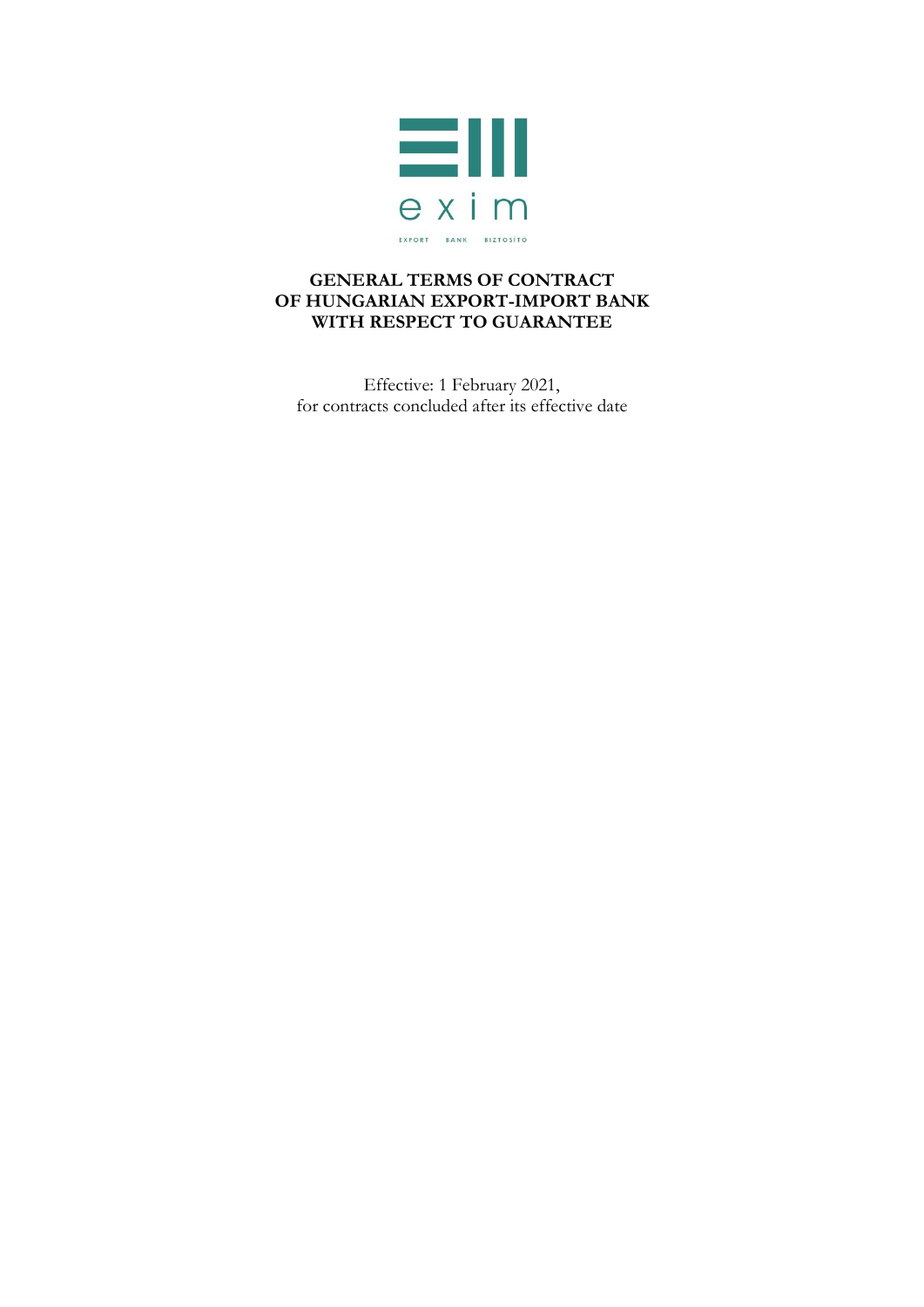| 1.   |              |                                                                                 |  |  |  |
|------|--------------|---------------------------------------------------------------------------------|--|--|--|
| 2.   |              |                                                                                 |  |  |  |
| 3.   |              |                                                                                 |  |  |  |
| 4.   |              |                                                                                 |  |  |  |
| 5.   |              |                                                                                 |  |  |  |
| 6.   |              |                                                                                 |  |  |  |
| 7.   |              |                                                                                 |  |  |  |
| 8.   |              | Amendment of the guarantee, presentation of demand, payment and the principal's |  |  |  |
|      |              |                                                                                 |  |  |  |
|      | 8.1.         |                                                                                 |  |  |  |
|      | 8.2.         |                                                                                 |  |  |  |
|      | 8.3.<br>8.4. | Presenting a Demand, assessment of the Demand by the Bank and payment . 13      |  |  |  |
|      | 8.5.         |                                                                                 |  |  |  |
| 9.   |              |                                                                                 |  |  |  |
|      |              |                                                                                 |  |  |  |
| 9.1. |              |                                                                                 |  |  |  |
| 9.2. |              |                                                                                 |  |  |  |
| 9.3. |              |                                                                                 |  |  |  |
| 9.4. |              |                                                                                 |  |  |  |
| 9.5. |              |                                                                                 |  |  |  |
| 9.6. |              |                                                                                 |  |  |  |
| 9.7. |              |                                                                                 |  |  |  |
| 10.  |              |                                                                                 |  |  |  |
| 11.  |              |                                                                                 |  |  |  |
|      | 11.1.        |                                                                                 |  |  |  |
|      | 11.2.        |                                                                                 |  |  |  |
| 12   |              |                                                                                 |  |  |  |
|      |              |                                                                                 |  |  |  |
|      | 12.2.        |                                                                                 |  |  |  |
|      | 12.3.        |                                                                                 |  |  |  |
|      | 12.4.        |                                                                                 |  |  |  |
|      | 12.5.        |                                                                                 |  |  |  |
|      | 12.6.        |                                                                                 |  |  |  |
|      | 12.7.        |                                                                                 |  |  |  |
|      | 12.8.        |                                                                                 |  |  |  |
|      | 12.9.        |                                                                                 |  |  |  |
|      | 12.10.       |                                                                                 |  |  |  |
|      | 12.11.       |                                                                                 |  |  |  |
| 13.  |              |                                                                                 |  |  |  |
|      | 13.1.        |                                                                                 |  |  |  |
|      | 13.2.        |                                                                                 |  |  |  |
|      | 13.3.        |                                                                                 |  |  |  |
|      | 13.4.        |                                                                                 |  |  |  |
| 14.  |              |                                                                                 |  |  |  |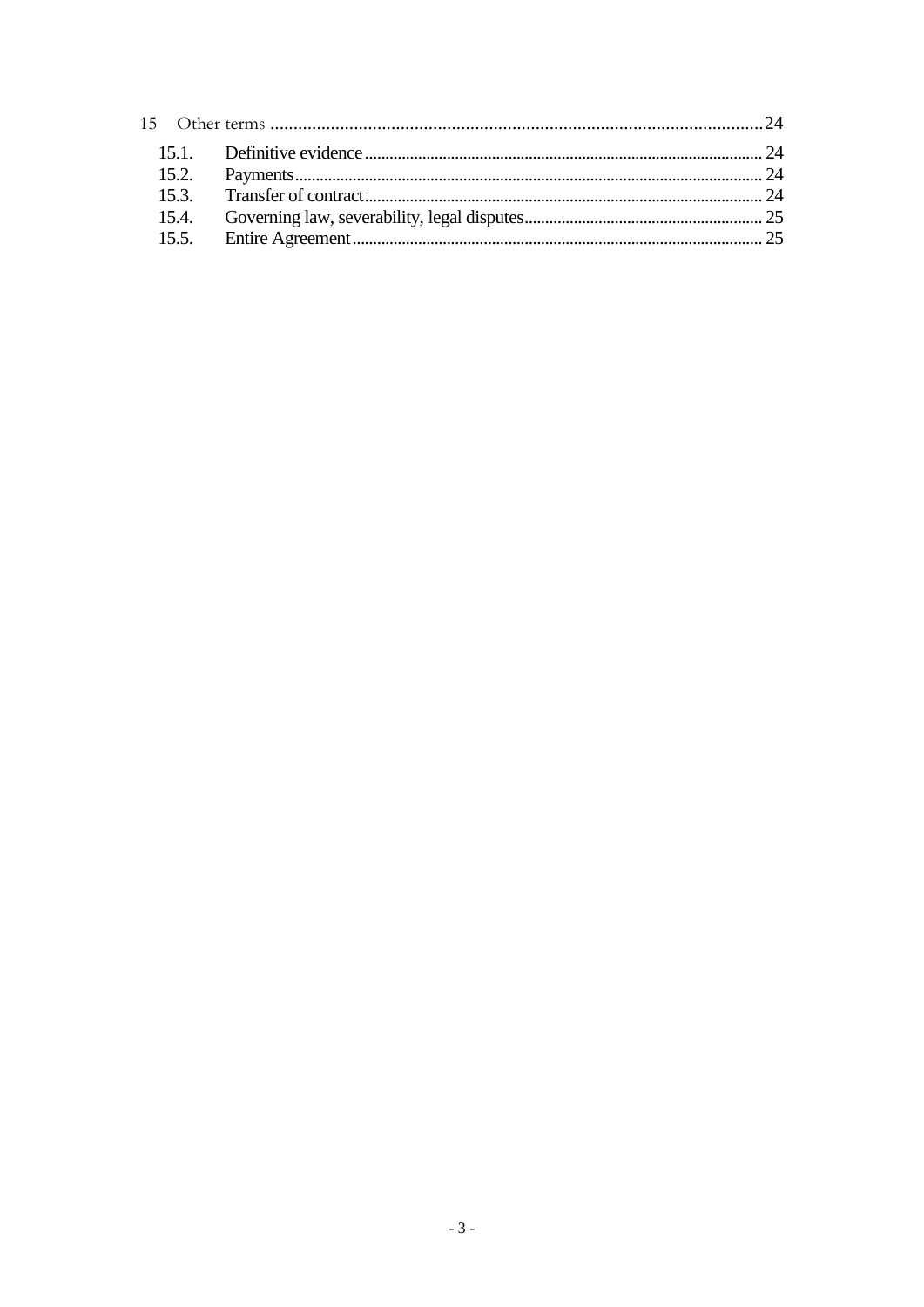## <span id="page-3-0"></span>**1. CONTENT, NATURE AND PUBLICATION OF THE GTC**

- 1.1. The Bank operates on the basis of operating licence no. 118/1998/F issued by the Hungarian Financial and Capital Markets Supervisory Authority on 9 February 1998 pursuant to resolution 63/1994 issued by the Hungarian Banking Supervisory Authority on 10 August 1994.
- 1.2. These GTC define the conditions applicable to the financial services of the Bank that are aimed at the assumption of Guarantees, including the conditions applicable to Collaterals related to the assumption of Guarantees by the Bank.
- 1.3. The GTC and the Business Regulations shall even in the absence of a separate stipulation – constitute a part of the Contract and the Collateral Contract, and apply in all cases where the Contract or the Collateral Contract does not contain an express provision to the contrary. The provisions of the GTC and the Business Regulations shall also apply to the Collateral Contract even in such case where the Collateral Provider is not the Principal but a third party.
- 1.4. When establishing the contractual relationship, the Client acknowledges, by signing the Contract or the Collateral Contract, that he/she has read the content of the GTC before concluding the contract and accepts the terms set out in the GTC.
- 1.5. The GTC is public and may be viewed and consulted by anyone, at the Bank's premises used for serving clients (registered office), during business hours, and on the Bank's website (www.exim.hu). Upon separate request, the Bank shall provide the GTC to the Principal free of charge.

# <span id="page-3-1"></span>**2. DEFINITION OF TERMS**

For the purposes of these GTC and the Contract, the terms listed below shall have the following meanings:

**Tax**: includes all taxes, contributions, stamp duty, fees, customs charges, customs duty, public debts that may be collected in the same manner as taxes, or other similar obligations payable by the Client (including, inter alia, any fines or interest payable for non-fulfilment of any payment obligation);

**Tax Debt**: means any debt related to Tax;

**Underlying Legal Relationship**: the loan or commercial contract, the conditions of the offer or any other legal relationship between the Principal and the Beneficiary that serves as the basis of the Guarantee;

**ARE Act:** Act CV of 2015 on Debt Settlement Procedures for Private Individuals;

**GTC:** these General Terms of Contract;

**Bank:** Hungarian Export-Import Bank Private Limited Company (registered office: 1065 Budapest, Nagymező u. 46-48, company registration number: 01-10-042594, court of registration: Company Court of the Metropolitan Court of Budapest).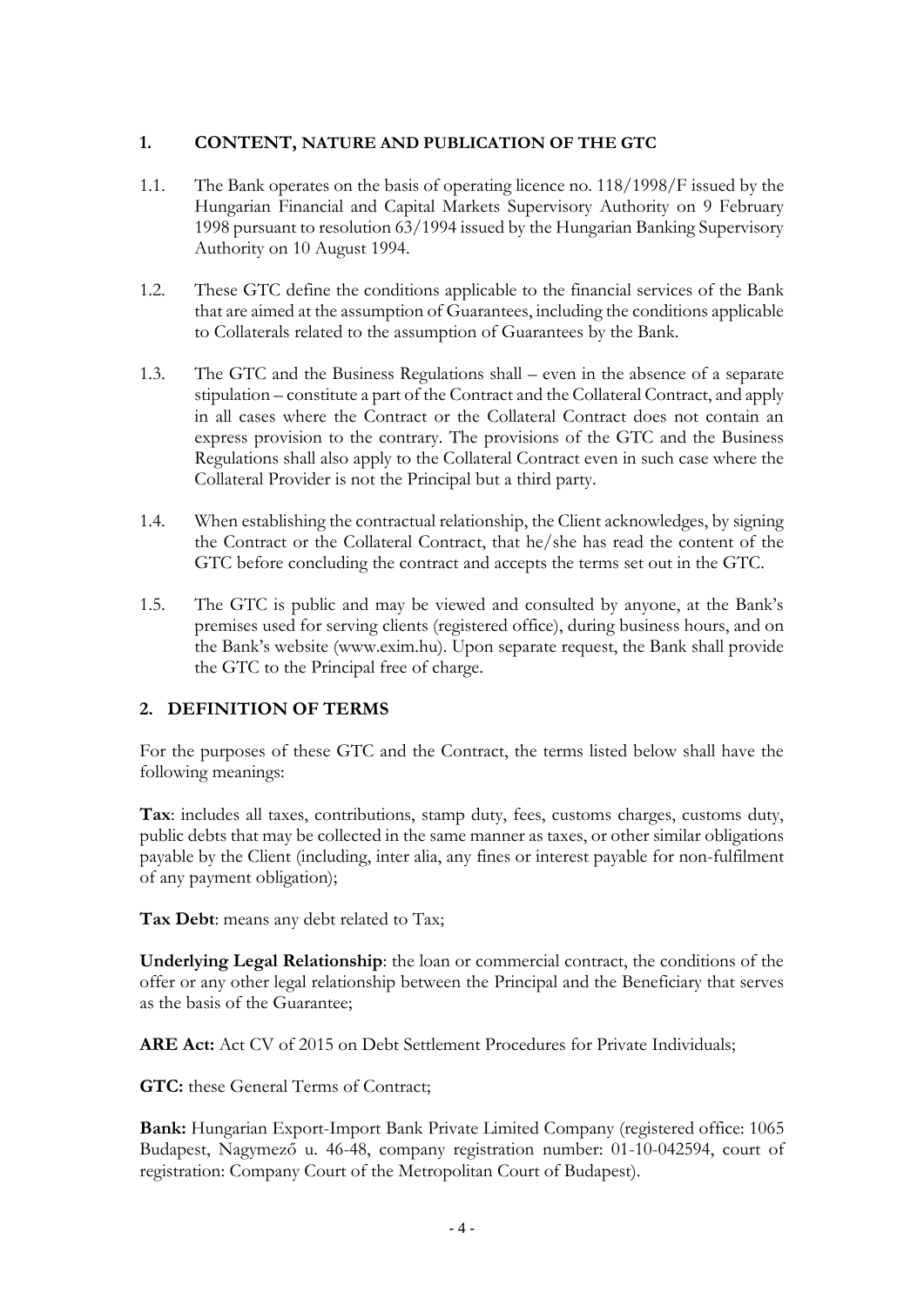**Collateral Provider:** all persons (including the Principal) that provide collateral for the performance of the Principal's obligations arising from or related to a Contract;

**Collateral**: collateral(s) provided for the purpose of securing the performance of the Principal's obligations under the Contract;

**Collateral Contract(s)**: contracts related to the Collateral;

**Btk.:** Act C of 2012 on the Criminal Code;

**Etv.:** Act XLII of 1994 on the Hungarian Export-Import Bank and the Hungarian Export Credit Insurance Company.

**EU Surety Notice**: EU Commission Notice on the application of Articles 87 and 88 of the EC Treaty to State aid in the form of guarantees

Parties: shall be understood as the Bank and the Client collectively.

**Business Entity**: a term defined as such in Section 1 (5a) of the Etv.

**Guarantee(s)**: payment obligation(s) assumed by the Bank in the Guarantee Declaration(s) to be issued based on the Contract;

Guarantee Term: the validity period starting at the effective date of the Guarantee Statement and ending on the Expiry Date thereof, during which the Bank is subject to a payment obligation as a result of the Demand presented based on the Guarantee Statement;

**Guarantee Line**: the maximum amount specified in the Guarantee Line Agreement held available to the Principal, up to which the Bank issues Guarantee(s) based on the Principal's applications in line with the provisions of the Guarantee Line Agreement;

**Guarantee Line Agreement:** a Contract in which the Principal appoints the Bank to set up and hold available a Guarantee Line, against which the Bank issues Guarantees of types specified in the Contract to the Beneficiary based on the request submitted by the Principal;

**Guarantee Statement**: the statement issued and duly signed or issued in SWIFT message by the Bank based on the Contract, in which the Bank assumes a payment obligation towards the Beneficiary in the event that the conditions set out in the statement are fulfilled;

**Guarantee Sum**: the amount specified in the Guarantee Statement, the extent of the guarantee assumed in a sum;

**Guarantee Assumption:** the financial service performed by the Bank as per Subparagraph g) of Paragraph (1) of Section 3 of the Hpt.;

**Loan Collateral Register**: the credit collateral registry maintained by the Hungarian National Chamber of Notaries, which contains mortgage rights established after 15 March 2014 and other entries;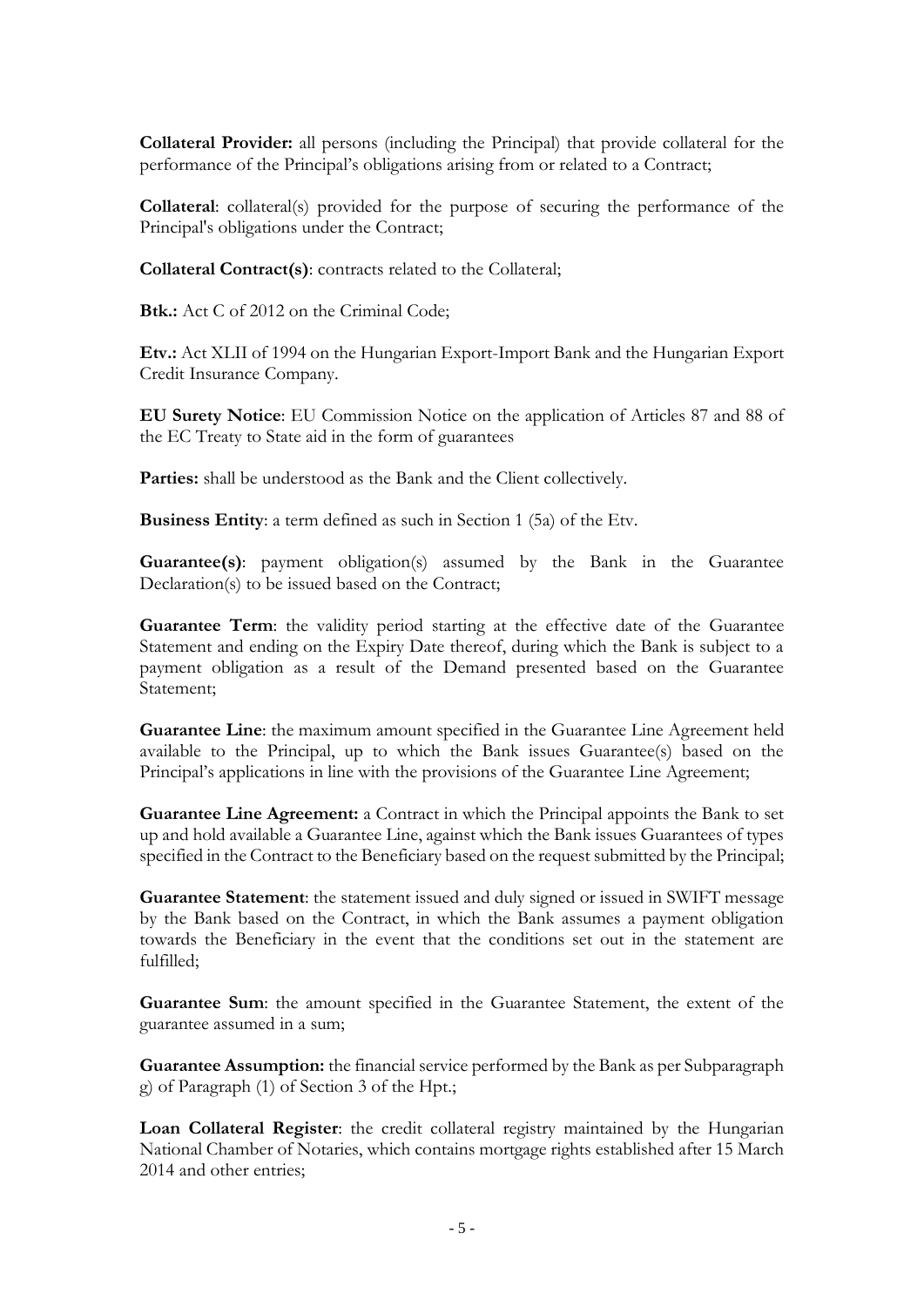**Hpt.:** Act CCXXXVII of 2013 on Credit Institutions and Financial Enterprises;

**Demand**: the document signed by the Beneficiary, with which the Beneficiary instructs the Bank to pay based on the Guarantee Statement;

**Beneficiary**: the person specified in the Guarantee Statement and entitled to draw down the Guarantee Sum, and who becomes entitled to receive the sum drawn down in the case of a drawdown;

**List of Terms and Conditions:** the latest, effective list of terms and conditions of the Bank;

**Government Decree:** Government Decree 435/2012. (XII. 29.) on guarantees assumed by Hungarian Export-Import Bank Pte Ltd alongside a full state payment guarantee and on the conditions and detailed regulations applicable to replacement and interest costs associated with foreign exchange and interest rate swap transactions;

**Guarantee of Budgetary Background**: the guarantee to be assumed by the Bank along the state's unconditional suretyship, to which the provisions of the Government Decree shall be applied.

**Act of Corruption**: a criminal offence defined in section 6.2 of these GTC.

**Expiry Date**: the last day specified in the Guarantee Statement on which the Demand can still be presented;

**Principal:** a foreign or domestic Business Entity, or a Sovereign or Sub-sovereign Entity on whose behalf the Bank issues Guarantee(s);

**MNB:** the National Bank of Hungary;

**Working Day:** any such day, other than Saturday, Sunday or a public holiday in Hungary or a bank holiday, on which the Bank is open for business. In respect of transactions in foreign currency, it means all the days when the Bank is open for conducting business and when, in the financial centres of the affected currency, financial settlement occurs in that currency, and when any payments that are to be executed in that currency may be settled, financially, in the generally used settlement systems and in accordance with the generally applied banking practice.

**OECD**: Organisation for Economic Co-operation and Development;

**OECD Agreement:** the version of the OECD Agreement on Officially Supported Export Credits in force at the time of the conclusion of the Contract;

**Ptk.**: Act V of 2013 on the Civil Code of Hungary.

**Old Btk.:** Act IV of 1978 on the Criminal Code;

**Contract:** the individual contract(s) and Guarantee Line Agreement(s) concluded between the Bank and the Principal in the subject of the issue of the Guarantee;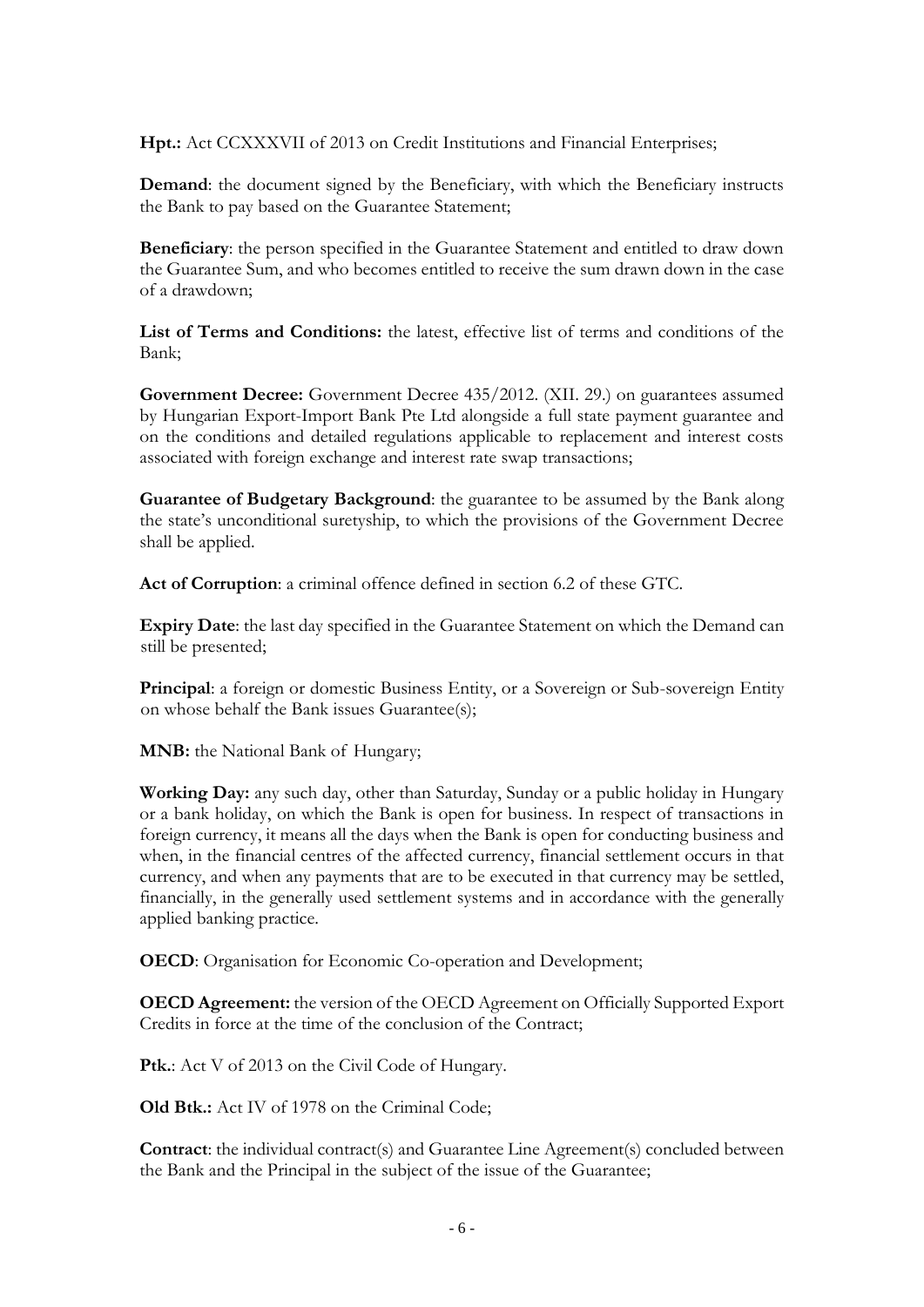**Sub-sovereign Entity:** domestic regional government, local authority, as well as territorial or town municipalities with their own budget and partial or full autonomy;

**Sovereign Entity:** an entity or central bank that is part of the central government of a country;

**SWIFT**: (Society for Worldwide Interbank Financial Telecommunication) a closed telecommunications network allowing the transmission of payment-related and other financial messages between financial institutions the world over;

**Performance Account**: the bank account of the Beneficiary specified in the Guarantee Statement, to the credit of which the Bank must fulfil its due payment obligation in the case of a duly submitted drawdown;

**URDG 758 ICC standard:** ICC Uniform Rules for Demand Guarantees – Revision 2010  $-$  the publication of the International Commercial Chamber in the subject of "Uniform Rules for Demand Guarantees";

**"Client"** a collective term meaning the Principal and the Collateral Provider(s);

**Business Regulations:** the latest, effective Business Regulations of the Bank.

# <span id="page-6-0"></span>**3. AMENDMENTS**

3.1. The Bank is entitled to unilaterally amend the contractual terms and conditions, interest rates and fees related to the assumption of Guarantees if the conditions specified for this as specified in section 3 of these GTC are met. Unless otherwise provided by the Bank, amendment of the terms and conditions shall, starting from its effective date, apply also to Contracts that were concluded prior to such effective date.

#### 3.2. **Unilateral amendments unfavourable to the Principal**

- 3.2.1. The Bank shall be entitled to review the conditions for Guarantee Assumption and other contractual terms and to unilaterally amend the GTC in a manner unfavourable to the Principal in the case of changes in laws, public regulatory instruments, central bank recommendations or other regulations or the enforcement of the law pertaining to or affecting the Bank's activity or operating conditions.
- 3.2.2. The Bank shall notify the Principal of any amendment of the terms and conditions to the detriment of the Principal in writing at least 15 (fifteen) calendar days before the amendment enters into force, or by placing the amended GTC or list of terms and conditions on the Bank's premises open to clients and on its website. If the Bank complies with its reporting obligation both in writing and by publication, then the earlier date shall apply in terms of the date of reporting.
- 3.2.3. Unless the Principal raises an objection in writing to the conditions containing an amendment which is unfavourable for the Principal before they take effect, the new conditions shall be deemed to have been accepted by the Client. If the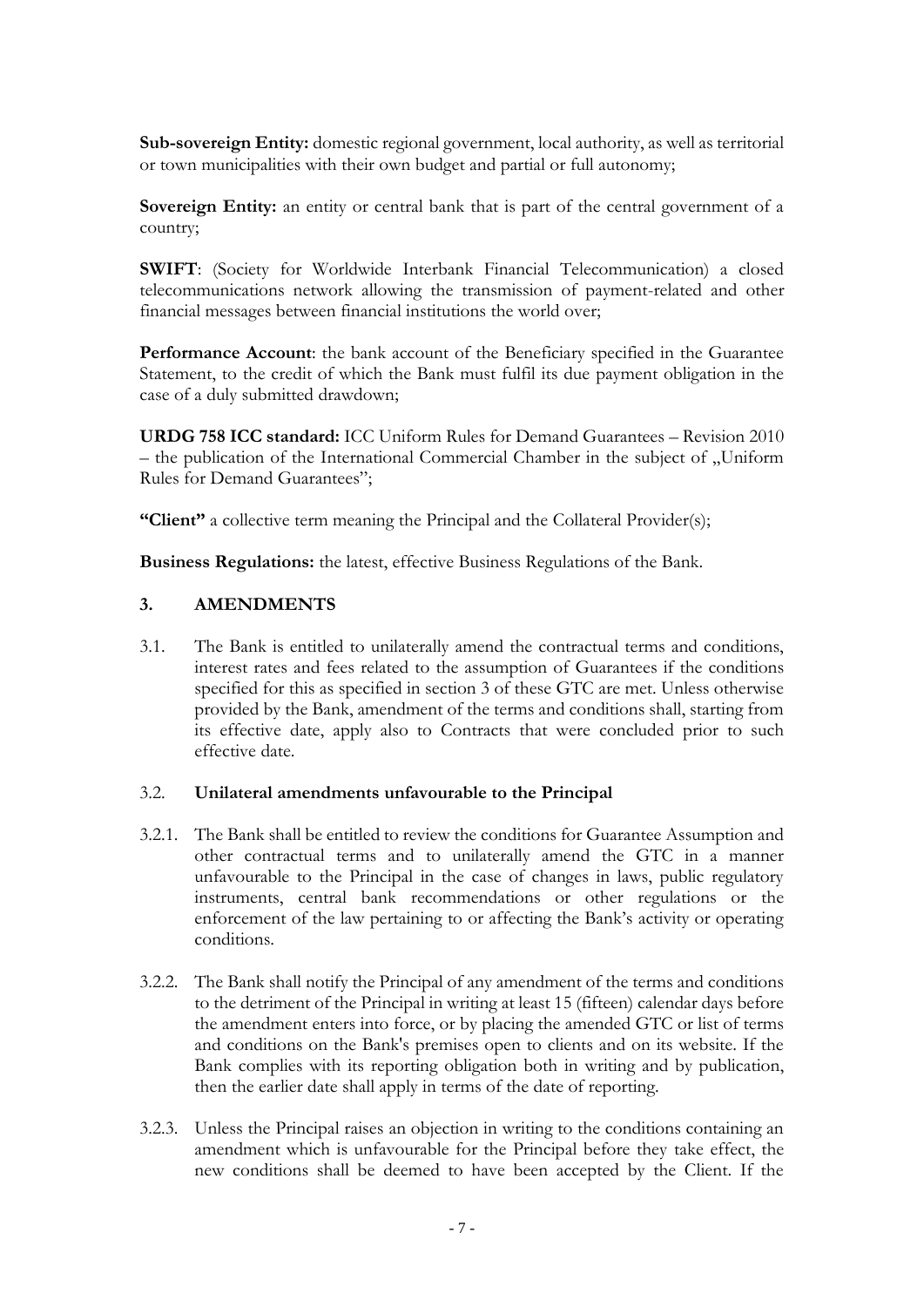Principal refuses to accept the planned amendment in writing, the Principal is entitled to terminate the Guarantee Line Agreement with fifteen (15) days' notice in writing. Such termination, however, shall not affect the validity or effect of Guarantees issued under the Guarantee Line Agreement. In such case, the Principal shall immediately settle all of their debts outstanding against the Bank arising from the Guarantee Line Agreement.

#### 3.3. **Unilateral amendments not unfavourable to the Principal**

- 3.3.1. The Bank may amend the fees, commissions, default interest, costs and other contractual terms and conditions related to Guarantee Assumption in a manner not unfavourable to the Principal for any reason.
- 3.3.2. The Bank shall notify the Principal of any amendment of the terms and conditions that does not represent a change unfavourable for the Principal in writing no later than on the Working Day before the amendment enters into effect, or by placing the amended GTC or list of terms and conditions on the Bank's premises open to clients and on its website. If the Bank complies with its reporting obligation both in writing and by publication, then the earlier date shall apply in terms of the date of reporting.

# <span id="page-7-0"></span>**4. THE GUARANTEE**

- 4.1. The Bank assumes Guarantees for transactions specified in Paragraph (1) of Section 2 of the Etv. The Bank carries out such activity at its own risk or under the rules established by the Government Decree, with the one hundred percent (100%) unconditional suretyship of the Hungarian State.
- 4.2. Based on the Government Decree, the Bank assumes loan guarantees, commercial (tender, Advance Repayment, Performance or Good Performance, Warranty or Retention Guarantees) and payment Guarantees. The Guarantees provided pursuant to the requirements of the Government Decree must comply with:
	- a) the provisions of the OECD Agreement or
	- b) the provisions of the EU Surety Notice or
	- c) the conditions specified in the approval of the European Commission or
	- d) the provisions of Commission Regulation (EU) No 1407/2013 or
	- e) the provisions of Commission Regulation (EU) No 651/2014.
- 4.3. Unless otherwise provided by the Contract, the Guarantees issued by the Bank shall be governed by the laws of Hungary and any legal disputes arising from the Guarantees shall be submitted to the exclusive jurisdiction of Hungarian courts. In the case of Guarantees issued to Foreign Beneficiaries, Eximbank will strive to ensure that the Guarantees are subject to the URDG 758 ICC standards.
- 4.4. The Bank only issues Guarantees assumed for a fixed term. The Guarantee issued by the Bank shall be irrevocable even if this is not indicated separately in the text of the Guarantee Statement. The Bank's payment obligation shall remain in force until such time as the Guarantee in question expires or until the Bank receives an official notification from the Beneficiary that it has waived its payment obligation arising from the Guarantee. After the Expiry Date, the Guarantee will expire even without returning the original Guarantee Statement.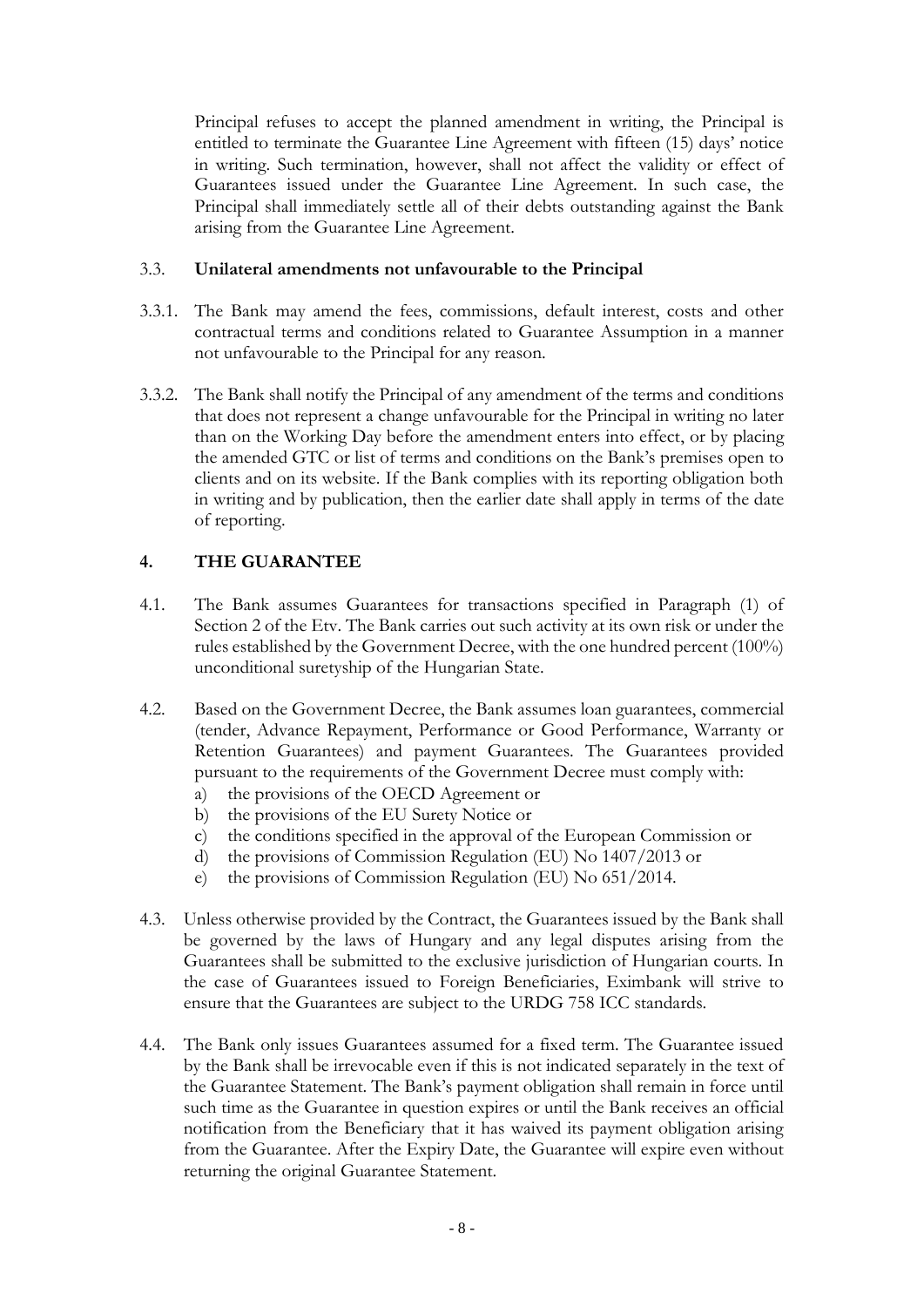- 4.5. The Guarantee shall be independent from the Underlying Legal Relationship serving as its basis and from the appointment to issue a Guarantee by default. The Bank shall not be affected or bound by these legal relationships in any manner. The Bank's payment obligation arising from the Guarantee shall only be subject to the legal relationship between the Bank and the Beneficiary.
- 4.6. If the Guarantee Statement is not issued in a SWIFT message, the Bank is entitled to hand over the single original of the Guarantee to either the Beneficiary or the Principal. If the original of the Guarantee is handed over to the Principal, the Principal shall ensure that it is delivered to the Beneficiary with the proviso that the Bank assumes no liability for failure to comply with this obligation.
- 4.7. The Bank will not conclude Contracts and will not issue a Guarantee based on an already concluded Contract in the case if the Principal has outstanding debts towards the state or Eximbank, resulting from the exercising of a previous state suretyship, state guarantee or counter-indemnity, at the time of concluding the Contract or upon the issue of the Guarantee.

#### 4.8. **Counter-guarantee, counter-indemnity**

- 4.8.1. A counter-guarantee or counter-indemnity is a Guarantee issued by the Bank to another guarantor in order for such guarantor to issue the guarantee for the final Beneficiary. In the case of issuing a counter-guarantee, the Bank, at the Principal's request, requests the guarantor to issue the guarantee in counter-guarantee. In the case of issuing a counter-indemnity, the Bank issues a Guarantee at the Principal's request that serves as the collateral for another guarantee.
- 4.8.2. The counter-guarantee/counter-indemnity issued by the Bank is by default independent from the guarantee issued by the guarantor which it secures, and it is also independent from the underlying legal relationship, the appointment and any other related counter-guarantees/counter-indemnities. The Bank shall not be affected or bound by these legal relationships in any manner. The Bank's obligations arising from the counter-guarantee/counter-indemnity shall only be subject to the legal relationship between the Bank and the guarantor – for whose benefit the counter-guarantee is issued.
- 4.8.3. For the purposes of these GTC, unless otherwise provided, the Guarantee shall include the counter-guarantee/counter-indemnity and Beneficiary shall include the guarantor for whose benefit the counter-guarantee/counter-indemnity is issued.

# <span id="page-8-0"></span>**5. GUARANTEE LINE AGREEMENT**

5.1. The Bank shall hold available to the Principal the Guarantee Line in the amount and for the period specified in the Guarantee Line Agreement. During such period, the Bank shall issue Guarantees at the Principal's request against the Guarantee Line pursuant to the terms set out in the Guarantee Line Agreement.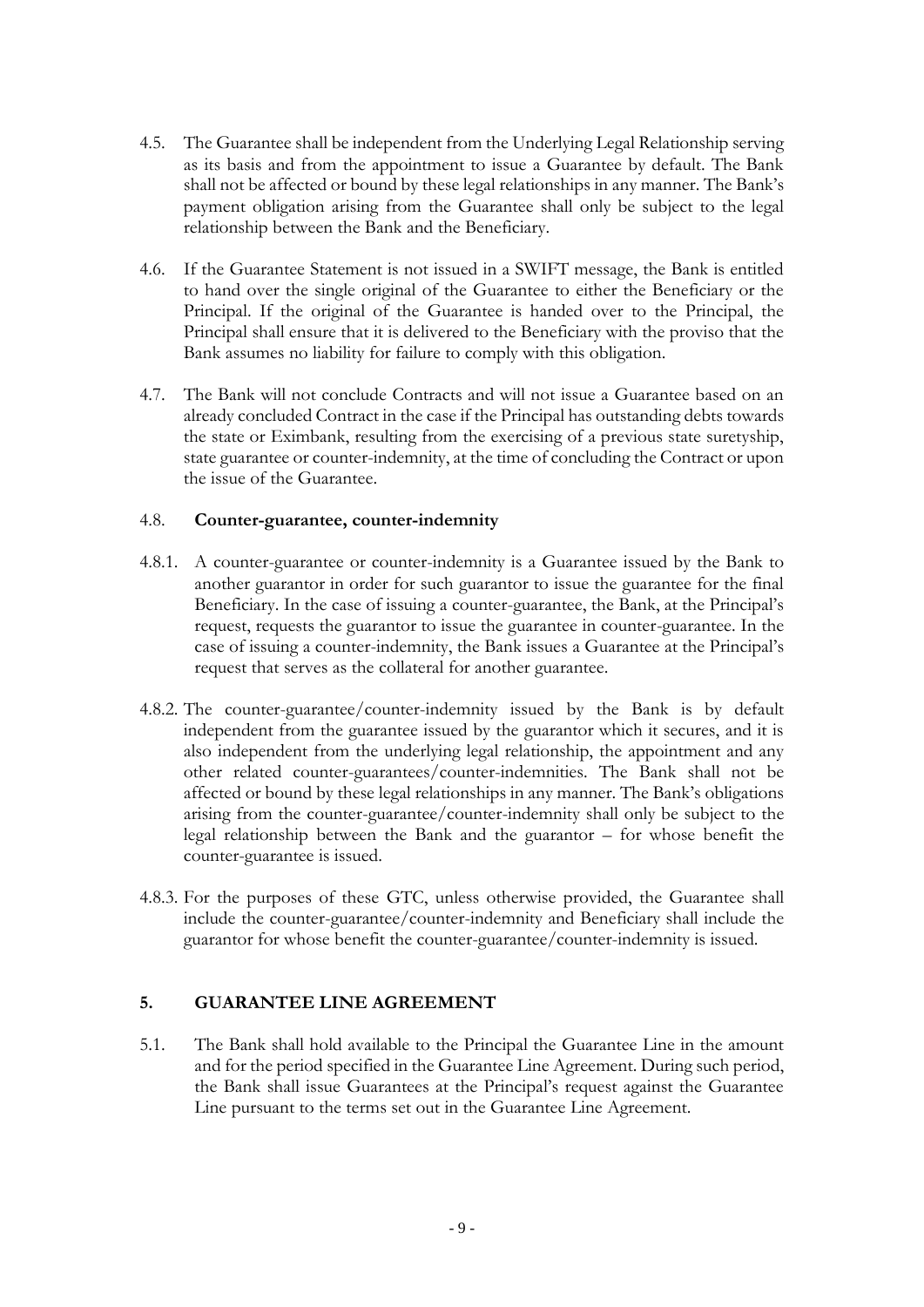- 5.2. Except as set out in section 5.3, the Guarantee Line is non-revolving, that is, the aggregate amount of Guarantees issued against the Guarantee Line may not exceed the sum of the Guarantee Line.
- 5.3. If, pursuant to the provisions of the Guarantee Line Agreement, the Guarantee Line is revolving, the aggregate sum of the Guarantees to be issued against the Guarantee Line may not exceed the amount of the Guarantee Line on a single day.
- 5.4. In the case of a Guarantee Line Agreement, the Bank issues the Guarantee as follows (process of inclusion in the Guarantee Line):
	- a) On or before the 10th (tenth) Working Day preceding the requested issue date of the Guarantee, the Principal shall submit to the Bank the duly signed application for Guarantee issue as per the relevant annex of the Guarantee Line Agreement, in a format and with a content acceptable to the Bank, together with its complete documentation.
	- b) The Bank examines the application and documentation submitted as per point a) as well as the fulfilment of the conditions set out in the Guarantee Line Agreement and these GTC and decides on inclusion in the Guarantee Line.
	- c) The Bank shall inform the Principal within 5 (five) Working Days from the receipt of the Application for Inclusion and the complete documentation thereof on the acceptance or rejection of the Guarantee into the Guarantee Line.
- 5.5. The Bank will not issue additional Guarantees against the Guarantee Line after the last inclusion in the Guarantee Line. On this day, the Guarantee Line will be automatically canceled at the Bank's close of business.
- 5.6. For the purposes of these GTC, unless otherwise provided, Contract shall be understood to include the Guarantee Line Agreement.

# <span id="page-9-0"></span>**6. PRECONDITIONS FOR THE CONCLUSION OF THE CONTRACT**

- 6.1. For the conclusion of the Contract, the Principal shall fulfil at least the following conditions:
	- a) Signing of the identification data sheet with the Principal's corporate signature, submission of the original copy to the Bank;
	- b) Signing of the declaration on the establishment of the legal status of the controlled foreign corporation (based on the effective act on corporate tax and dividend tax) with the Principal's corporate signature, and submission of the original copy to the Bank;
	- c) Signing of the beneficial owner's declaration with the Principal's corporate signature, submission of the original copy to the Bank;
	- d) Signing of the beneficial owner's Politically Exposed Person Declaration with the Principal's corporate signature, submission of the original copy to the Bank;
	- e) Of the anti-corruption declarations with the Principal's corporate signature, submission of the original copy to the Bank;
	- f) signing of the declaration on relationship with persons affected by sanctions with the Principal's corporate signature, submission of the original copy to the Bank;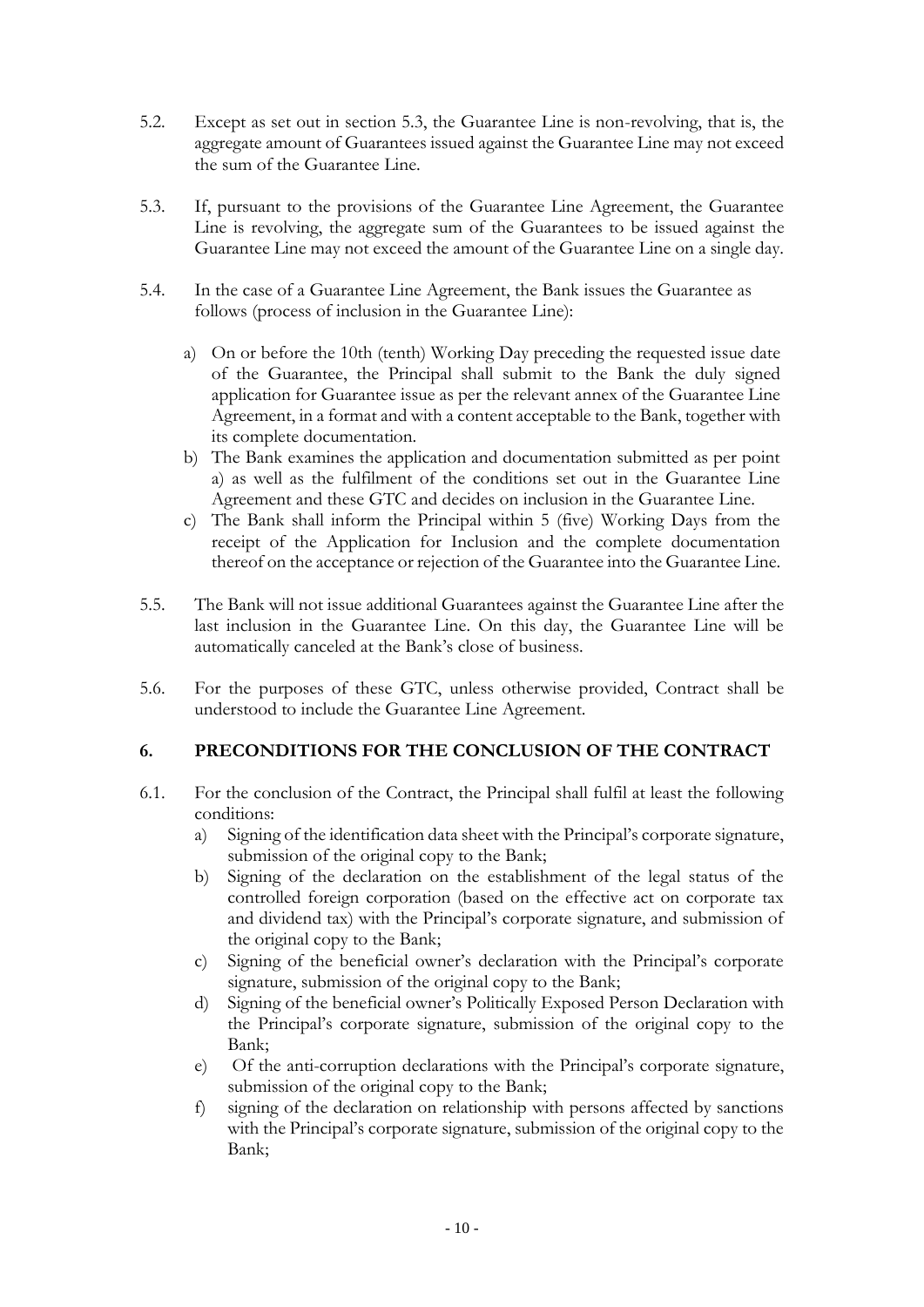- g) in the case of a domestic Principal, signing of the KYC (Know Your Client) questionnaire with the Principal's corporate signature, submission of the original copy to the Bank;
- h) in the case of a domestic Principal, certificate (joint tax certificate) issued by NAV, not older than 60 (sixty) days, proving that the Principal has no overdue tax or customs debt, or a certificate of the same fact obtained from other public records of NAV. Its listing on the webpage of public debt-free taxpayers of the National Tax and Customs Administration (http://nav.gov.hu/magyar\_oldalak/nav/adatbazisok/kozattozasmentes/ko ztartozasmentes\_adozoi\_adatbazis.html) is acceptable as proof of the above, although this must be documented in paper-based (printed) format or saved electronically.
- i) in the case of a domestic Principal, a certificate, not older than 60 (sixty) days, issued by the municipality responsible in the area where the Principal's registered office and all sites are located, proving that the Principal has no overdue tax debts;
- j) if the Principal is a business entity under the Etv., providing the Bank with the original version of the effective deed of foundation or a copy thereof, at the same time as the original is presented;
- k) providing the Bank with the original of the specimen signature or signature countersigned by an attorney of the persons authorized to make statements regarding the Contract or a copy thereof, at the same time as the original is presented;
- l) providing the Bank with the Principal's original and authenticated (i.e. issued by a company court or a notary public) certificate of incorporation (in the case of a foreign Principal, a duly certified public deed certifying the Principal's existence and representation), not older than 30 (thirty) days, or a copy thereof at the same time that the original is presented (in the case of a sole trader, an official certificate issued by the competent authority "on the [certification of](http://www.nyilvantarto.hu/letoltes/hb_iranti_kerelem-illetekmentes.doc)  [data handled in the records of sole traders"](http://www.nyilvantarto.hu/letoltes/hb_iranti_kerelem-illetekmentes.doc));
- m) if so required by their deed of foundation, providing the Bank with the original version of the decision of the Principal's approval body, or a copy thereof, at the same time as the original is presented, which approves that the given Contract be signed by the Principal;
- n) The Principal has no outstanding debts towards the state or Eximbank, resulting from the exercise of a previous state suretyship, state guarantee or counter-indemnity, at the time of concluding the Contract.
- 6.2. For the purposes of these GTC, any conduct committed either in the territory of Hungary or abroad that tallies with the legal definition of any one or more of the following shall be deemed an Act of Corruption:

1.) certain crimes against public justice and crimes against international justice as defined in the Old Btk. (chapter XV, sections VII and VIII), i.e.,

- bribery,
- misprision of bribery,
- trading in influence,
- indirect corruption,
- persecution of whistleblowers,
- bribery in international relations,
- trading in influence and buying influence in international relations,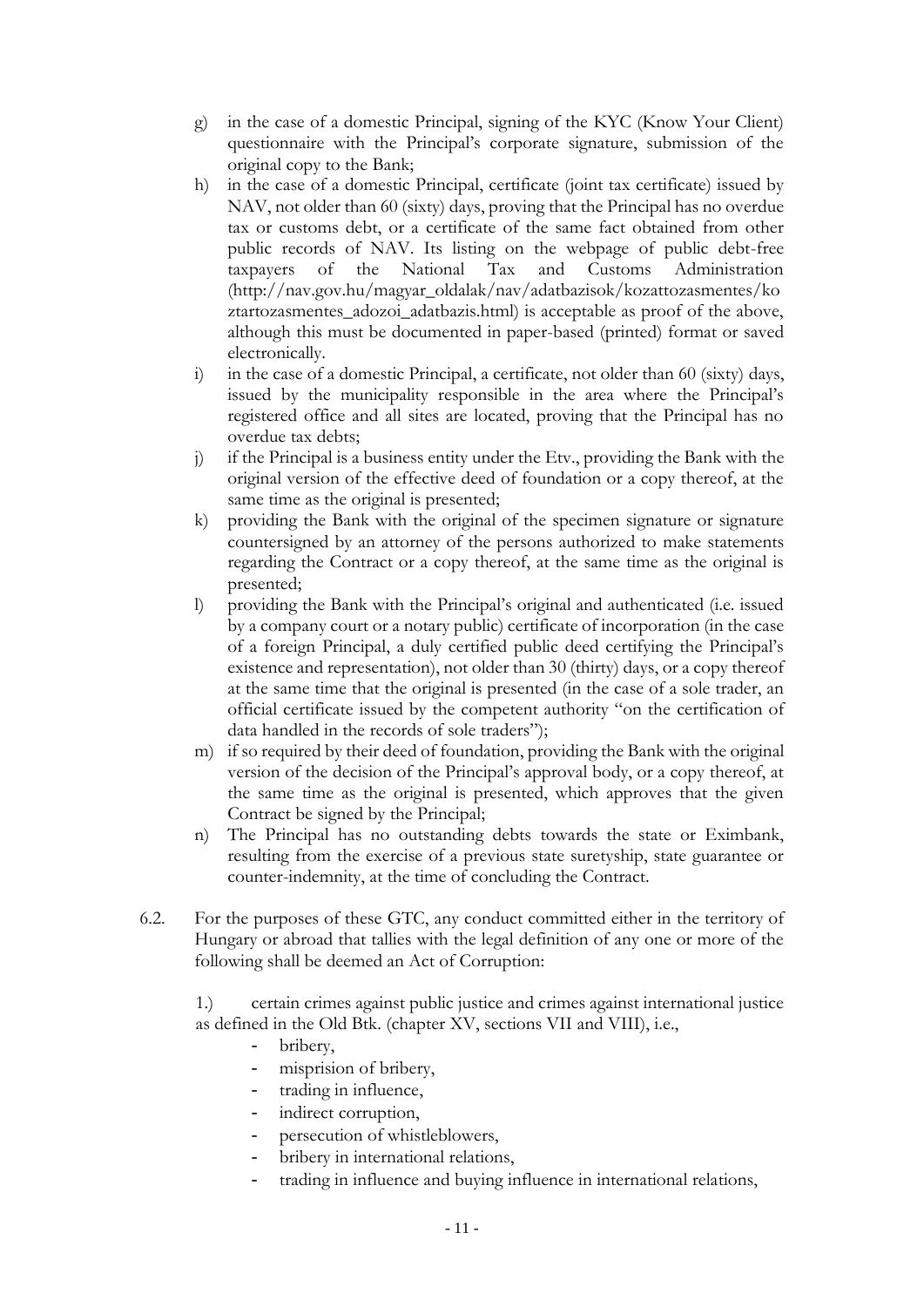- failure to report bribery in international relations,
- 2.) certain corruption offences defined in the Btk. (chapter XXVII), i.e.,
	- bribery,
	- passive corruption,
	- active corruption of public officials,
	- passive corruption of official bribery,
	- active corruption in court or regulatory proceedings,
	- passive corruption in court or regulatory proceedings,
	- failure to report a corruption offence,
	- indirect corruption,
	- trading in influence,

and, in the case of conduct governed by the jurisdiction of another country, this is understood to include the active corruption of a foreign and/or domestic official, the passive corruption of a foreign and/or domestic official, and – if it is classed as a criminal offence under the applicable governing law – any active or passive economic bribery.

# <span id="page-11-0"></span>**7. CONDITIONS FOR THE ISSUE OF THE GUARANTEE**

- 7.1. The Bank shall issue the Guarantee under the Contract to the Beneficiary designated by the Principal, if at least the following conditions have been fulfilled:
	- a) the declarations made by the Principal are true; b) there has been no breach of contract or any such circumstance that would
	- give the Bank grounds for refusing to issue the Guarantee and, in the case of a Guarantee Line Agreement, for exercising its right to termination;
	- c) the Client's assets are not burdened by any such right or obligation about which the Client failed to inform the Bank
	- d) there are no grounds for exclusion, as set out in the Bank's Business Regulations, in respect of the Principal or the underlying transaction;
	- e) the text and the conditions of the guarantee requested to be issued are acceptable to the Bank.
	- f) the Guarantee Assumption Fee or the first half year's instalment thereof has been paid;
	- g) The Principal has no outstanding debts towards the state or Eximbank, resulting from the exercise of a previous state suretyship, state guarantee or counter-indemnity, at the time of issuing the Guarantee.
- 7.2. The Guarantee is issued in accordance with the provisions of the Contract.

## <span id="page-11-1"></span>**8. AMENDMENT OF THE GUARANTEE, PRESENTATION OF DEMAND, PAYMENT AND THE PRINCIPAL'S REIMBURSEMENT OBLIGATION**

#### <span id="page-11-2"></span>8.1. **Amendments**

The contents of the Guarantee Statement may not be amended without the Beneficiary's consent once the Guarantee has been issued.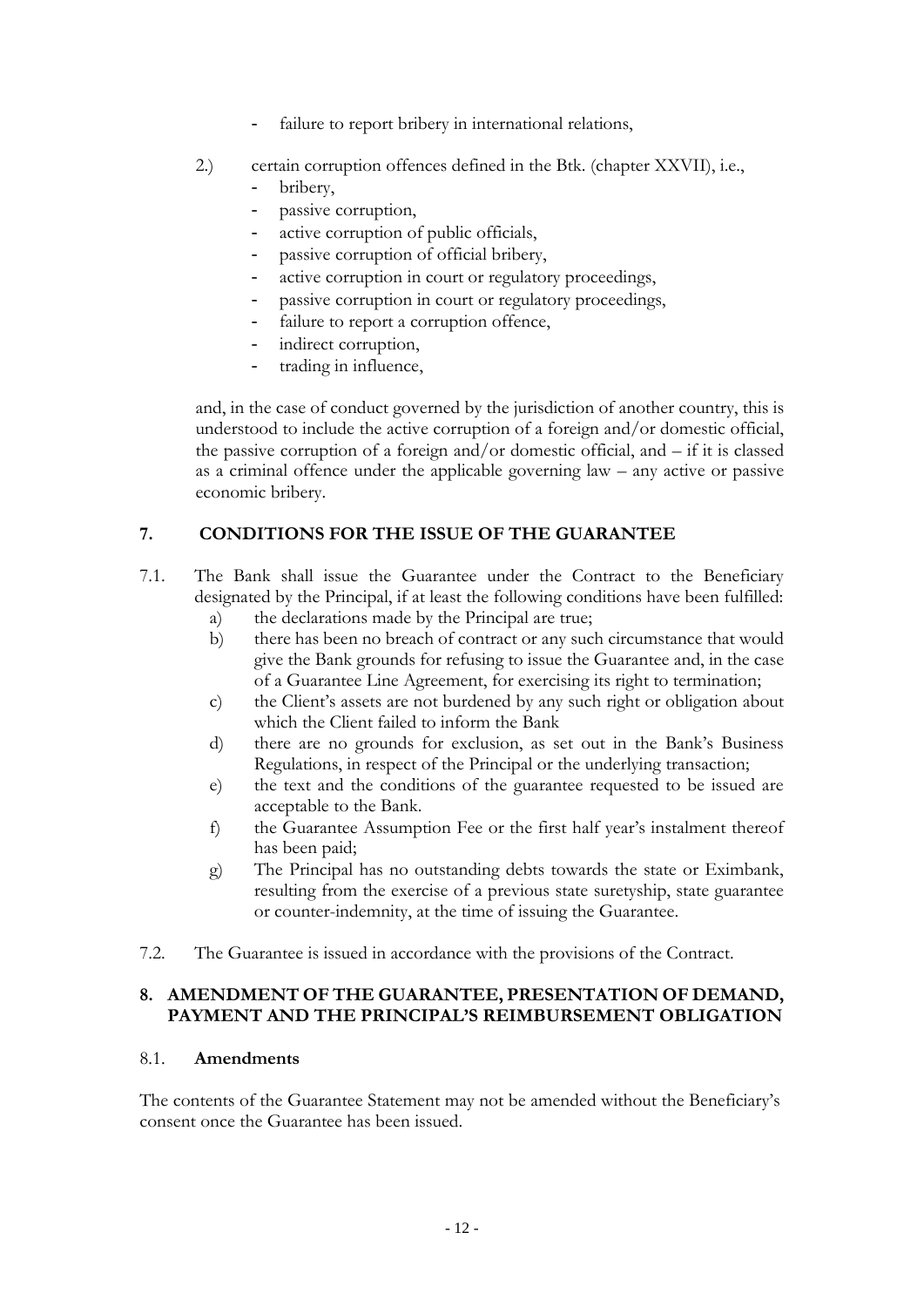## <span id="page-12-0"></span>8.2. **Extend or pay**

In the Contract, the Principal hereby authorises the Bank to extend the Guarantee issued by it, based on the Bank's unilateral decision, in cases where the Beneficiary exercises its right to report a claim but disclaims any payment in the event that the Guarantee's expiration date is extended, and the Principal has issued no instruction to the contrary. In this case, the Principal shall be obliged to pay the Guarantee Assumption Fee for the extension of the Guarantee, and to maintain and, if necessary, supplement the Collaterals provided as coverage for the guarantee.

## <span id="page-12-1"></span>8.3. **Presenting a Demand, assessment of the Demand by the Bank and payment**

- 8.3.1. The Beneficiary shall present the Demand in a format complying with the provisions of the Guarantee Statement, as a duly signed letter or via SWIFT to the Bank at latest on the Expiry Date. In the case of Guarantees subject to the URDG 758 ICC standards and issued under Hungarian law, if the Expiry Date is not a Working Day, the Beneficiary is entitled to present a Demand to the Bank at latest on the first Working Day following the Expiry Date in compliance with the provisions hereof. The presentation must be complete unless indicating future completion. In such cases, the presentation shall be completed at latest on the Expiry Date (if such date is not a Working Day, on the first Working Day following the Expiry Date).
- 8.3.2. The Bank will assess the Demand presented within 5 (five) Working Days from receipt and will decide whether the Demand is complying. During the assessment, the Bank only examines the fulfilment of the conditions set out in the Guarantee Statement, and shall not be entitled or obliged to investigate or object to the legitimacy of the claims for payment submitted to it based on the guarantee issued by the same and it shall not be entitled or obliged to investigate the Underlying Legal Relationship. Unless otherwise specified in the Contract, the Bank is not obliged to investigate whether the Demand qualifies as undoubtedly abusive or malicious pursuant to Section 6:436 of the Ptk. The Bank shall not be held liable by the Client in whatever manner for any payments made by the Bank to the Beneficiary.
- 8.3.3. The Bank may not enforce the objections that the Client is entitled to enforce against the Beneficiary, but may enforce all objections that the Bank is entitled to against the Beneficiary in its own person.
- 8.3.4. If, during its assessment, the Bank establishes that the Demand is not complying, the Bank may reject the Demand. In this case, the Bank will inform the Beneficiary within 5 (five) Working Days from receipt of the Demand that it refused payment by also specifying the reason thereof.
- 8.3.5. The Bank will perform a payment to the Beneficiary based on the complying Demand presented in compliance with the Guarantee Statement, with the terms and within the deadline specified in the Guarantee Statement, via bank transfer to the Performance Account.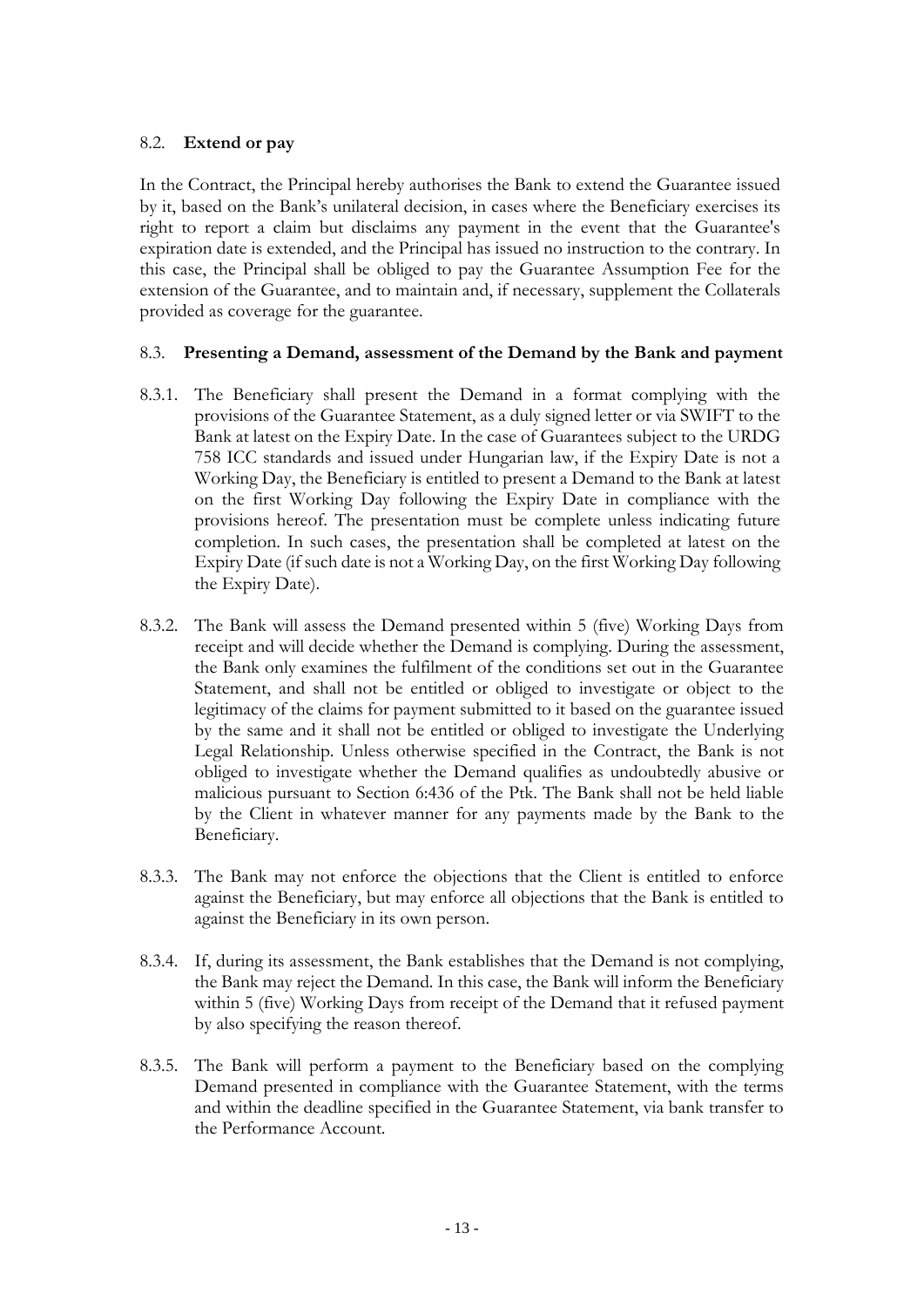- 8.3.6. The sum available to the Beneficiary will be automatically decreased by the amount of payments performed based on the Guarantee by the Bank.
- 8.3.7. If the Bank issues the Guarantee pursuant to the Principal's order and in compliance with the Contract, the Principal may not bring any claims for damages or demands on any legal grounds regarding the Guarantee Statement or any payment performed by the Bank based on the same against the Bank, and the Principal may not enforce objections or any claims for setoff or reimbursement against its payment obligations arising from the Contract.

#### <span id="page-13-0"></span>8.4. **The Bank's obligations of notification**

The Bank shall inform the Principal within 5 (five) Working Days that:

- a) it has received the Demand presented by the Beneficiary and
- b) it has found the Demand to be complying and will perform a payment based on the same to the Beneficiary or that it has rejected the Demand and denied payment to the Beneficiary based on the Guarantee, by specifying the reason for such rejection.

## <span id="page-13-1"></span>8.5. **The Principal's obligation of reimbursement**

- 8.5.1. If the Bank performs a payment pursuant to the Guarantee, the Principal shall reimburse the Bank for the amount paid by the Bank to the Beneficiary based on the Demand. Unless otherwise agreed, this obligation of the Principal shall be fulfilled in parallel with the payment performed by the Bank, of which the Bank will send a notice to pay to the Principal.
- 8.5.2. In addition to its obligation of reimbursement set out in section 8.5.1, the Principal shall, at the Bank's notice to pay (request) and within the deadline set in such notice, pay the Bank the amount:
	- a)---which, in connection with the Guarantee, the Bank is obliged to pay the Beneficiary or other third party under the title of compensation for damages or other claims; and/or
	- b) --which has incurred in connection with the Demand or termination of the Guarantee, the refusal to execute payment, reclaiming of a payment already made, or objecting to the claims mentioned above (including the fees of any consultancy and legal services used for this purpose).

# <span id="page-13-2"></span>**9. FEES, COSTS, TAXES, DEFAULT INTEREST**

#### <span id="page-13-3"></span>**9.1. Guarantee assumption fee**

- 9.1.1. The Principal shall pay the Bank a pro-rata Guarantee Assumption Fee for the assumption of the guarantee. The amount of the Guarantee Assumption Fee is included in the Contract.
- 9.1.2. The amount of the Guarantee Assumption Fee is to be determined as follows:

#### amount of guarantee x annual % of the guarantee fee x term (in months) 1,200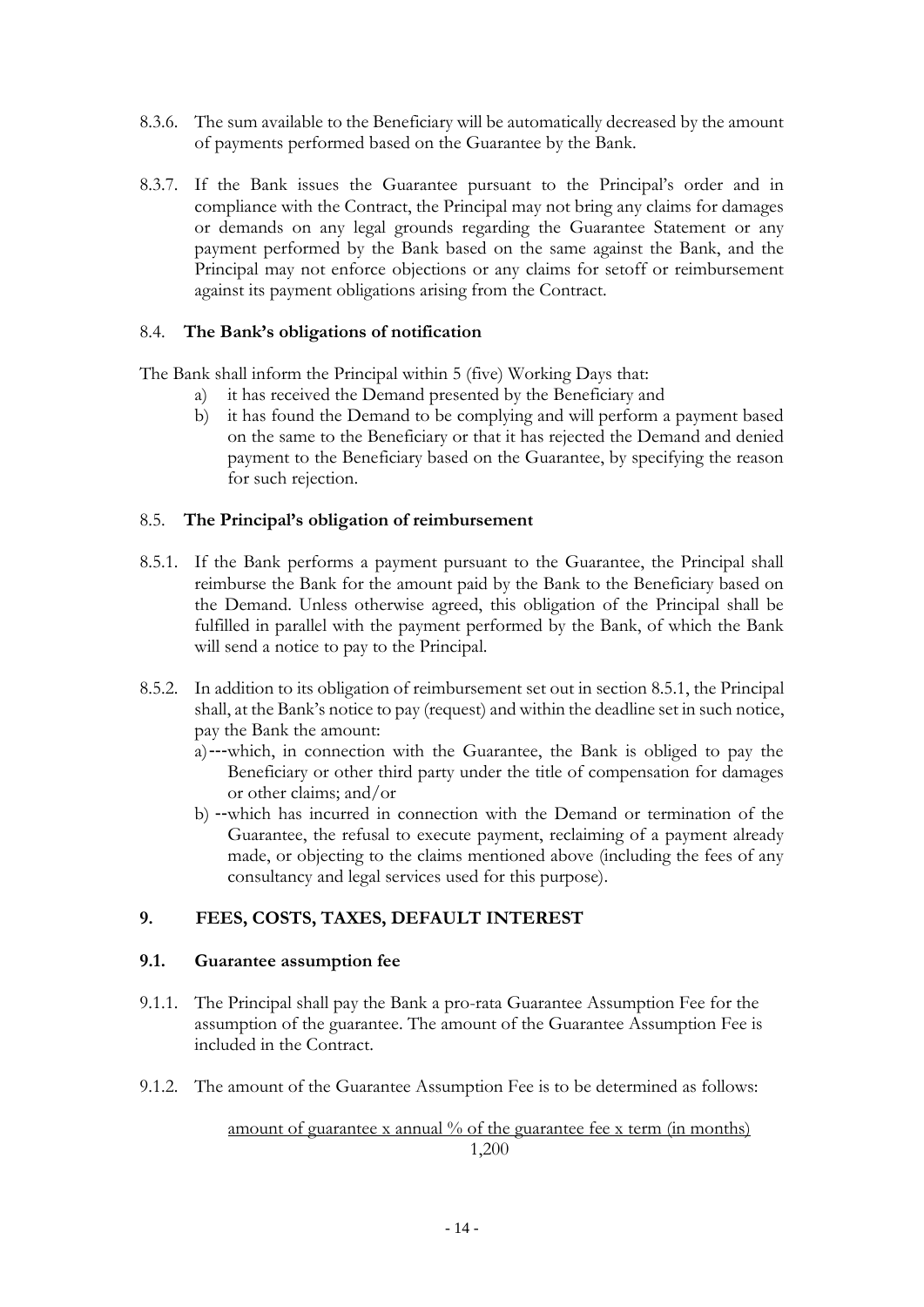In the above formula, *the amount of the guarantee* is the amount of the Bank's warranty obligation existing at the time of the fee payment, regardless of the effective date of the indemnification obligation. The obligation to pay the Guarantee Assumption Fee shall not be affected if the commitment ceases after the beginning of any given six-month period.

With respect to the *term*, each commenced month shall be regarded as a whole month.

- 9.1.3. In the case of Guarantees with a term shorter than a year, the Guarantee Assumption Fee is due in a lump sum prior to the issue of the Guarantee, pursuant to the instructions specified in the Bank's fee invoice. In the case of Guarantees with a term longer than a year, the Principal shall pay to the Bank the pro-rata part of the Guarantee Assumption Fee for the assumption of the Guarantee for the first 6 (six) months preceding the issue of the Guarantee and then in every 6 (six) months pursuant to the instructions specified by the Bank in the fee invoice. If the Guarantee is cancelled prior to the Expiry Date, at the Principal's request, and based on an individual decision, the Bank may repay the pro-rata part of the halfyearly Guarantee Assumption Fee for the period after the cancellation of the Guarantee already paid by the Principal.
- 9.1.4. If payment is made in a currency other than the currency of the Contract, the Principal authorises the Bank to execute the conversion, in the course of which the exchange rate quoted by the Hungarian Central Bank on the day of conversion shall be applied.
- 9.1.5. If the Guarantee's expiry needs to be extended in the form of an "Extend or pay" notice pursuant to the provisions of section 8.2 of these GTC, an additional 1% (one percent) guarantee fee may be charged due to the increase in the Bank's risk assumption.

# <span id="page-14-0"></span>**9.2. One-off fee**

The amount of the One-off Fee is specified in the List of Terms and Conditions. A fee charged as a consideration for the one-off operating costs of the Bank incurred in connection with its risk assumption. Payment of the One-off Fee is due in the currency of the Guarantee, prior to the issue of the Guarantee or the opening of the Guarantee Line, as per the Bank's related notice.

#### <span id="page-14-1"></span>**9.3. Monitoring fee**

The amount of the Monitoring fee is specified in the List of Terms and Conditions. An annual fee payable during the monitoring period, which is the fee for monitoring the performance of the contractual conditions and the Principal's solvency.

#### <span id="page-14-2"></span>**9.4. Amendment fee**

The amount of the Amendment Fee is specified in the List of Terms and Conditions. In the case of increasing the amount of the Guarantee, extending its term and/or any other amendment thereof, an Amendment Fee shall be paid per each Amendment prior to the signing of the amendment. Otherwise the Guarantee Sum is payable, and, in the case of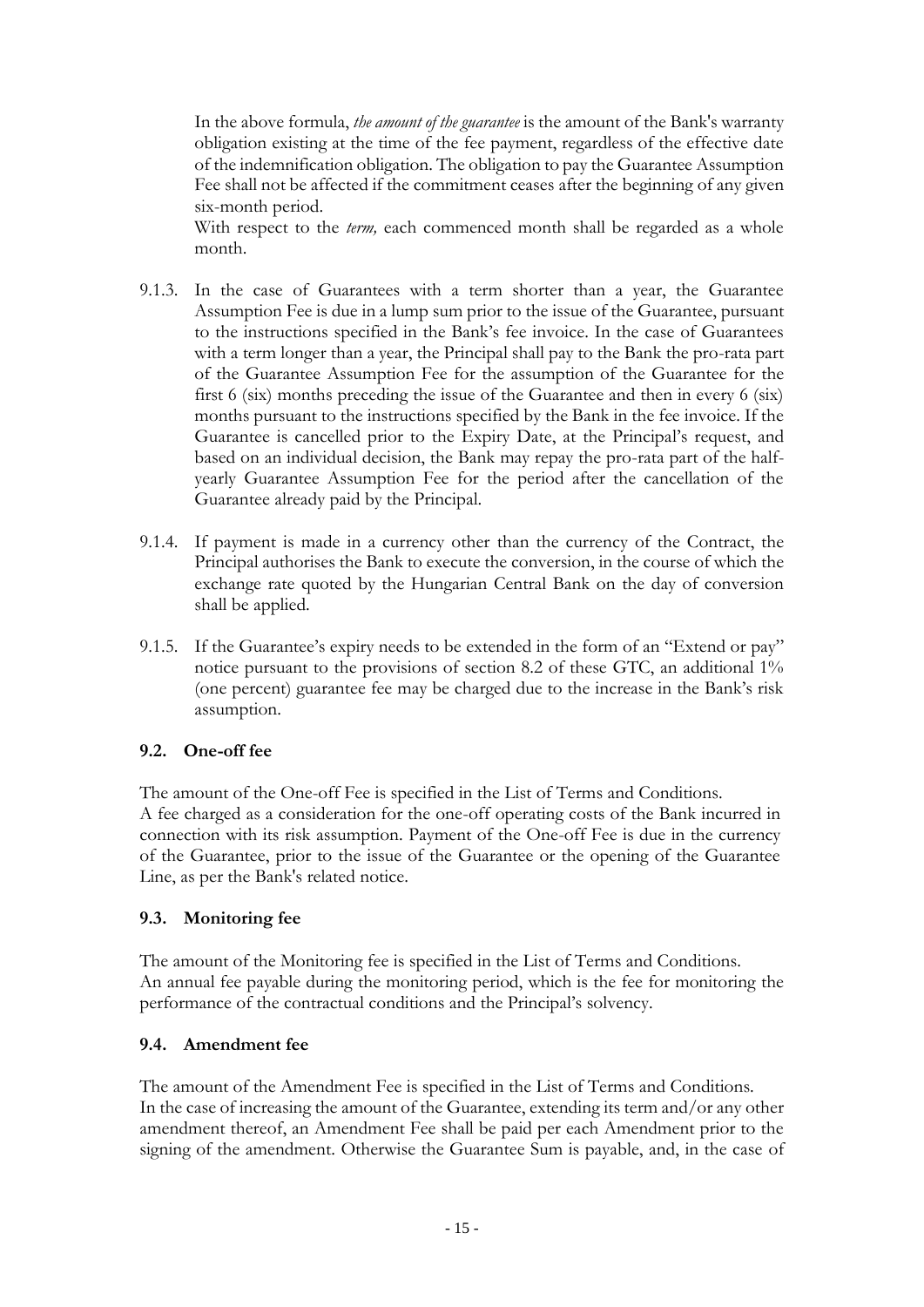increasing the term, the pro-rata fee as set out in section 9.1 shall be paid in the manners specified therein.

# <span id="page-15-0"></span>**9.5. Default interest**

The Principal shall pay default interest on any overdue debt, starting from the date following the due date until the day of actual payment. The default interest is to be calculated by applying the default interest rate expressed as a percentage of the amount of the outstanding debt, the rate of which is included in the List of Terms and Conditions.

## <span id="page-15-1"></span>**9.6. Costs**

- 9.6.1. The Principal shall pay the fees charged by the banks cooperating in the issue of the Guarantee (including the fee, commission and other costs determined by the guarantor appointed in the counter-guarantee by the Bank) as well as any other costs incurred in relation to the execution and enforcement of the Contract. The Principal is obliged to pay the Bank all fees, costs and expenses, including, but not limited to, legal and notary fees, as well as any fees, costs and duties payable in enforcement proceedings, any experts' fees (including valuation fees), any court and land registry costs, and all duties and procedural fees incurred on the part of the Bank in connection with the enforcement and execution of any claim due to the Bank under any Contract.
- 9.6.2. In the absence of provisions in the Collateral Contract to the contrary, all costs incurred in connection with the provision, valuation, maintenance, handling, insurance, verification and enforcement of the Collaterals as well as their review by an expert designated by the Bank shall be borne by the Principal.
- 9.6.3. Principal shall, within 3 (three) Working Days from the date of receipt of the Bank's written demand, pay the Bank any – newly arising or increased – costs incurred due to compliance with a legal provision enforced or amended after the execution of the Contract (including any amendments in the interpretation or application of such legal provision and the related administrative procedure) in relation to the Contract.

# <span id="page-15-2"></span>**9.7. VAT**

All considerations payable by the Principal under the Contract are to be understood as exclusive of VAT. If any of the services provided by the Bank is subject to VAT, the Principal shall pay such consideration increased with the amount of the VAT.

# <span id="page-15-3"></span>**10. COLLECTION ORDER BASED ON A LETTER OF AUTHORISATION**

10.1.1. If so required by the Contract or the Collateral Contract, the Client is obliged to provide the Bank with an authorisation to submit a prompt collection order with respect to its current accounts, on the basis of which the Bank becomes entitled to collect any monetary claims outstanding from the Client under the Contract and the Collateral Contract, by way of a prompt collection order submitted on the basis of the letter of authorisation.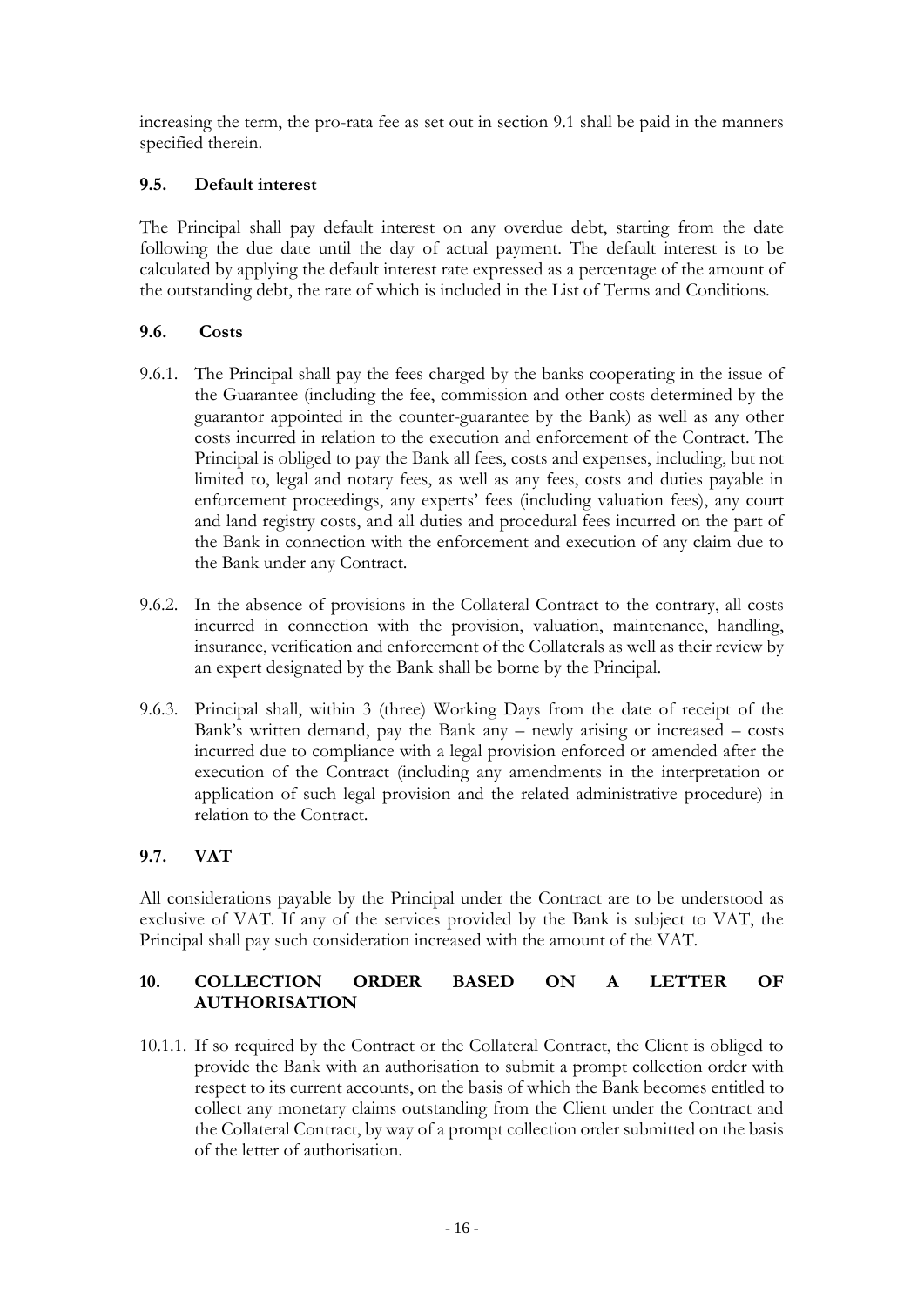- 10.1.2. Clients who are obliged to provide a letter of authorisation pursuant to the Contract or the Collateral Contract are obliged
	- a) to inform the Bank about all of their payment accounts,
	- b) to notify the Bank, within 3 (three) Working Days, about the opening of any new payment account or about a change to the number of their payment account, and
	- c) refrain from behaving in a manner that would prevent the Bank, in whatever manner, from exercising its rights of collection based on a letter of authorisation, or that would cause the payment account(s) to be terminated or to become unfunded.

# <span id="page-16-0"></span>**11. COLLATERALS**

## <span id="page-16-1"></span>**11.1. General obligations**

- 11.1.1. The Bank, in order to ensure the payment of its claims arising from the Contract, is entitled to request, as an accessory obligation, especially the following Collaterals:
	- a) suretyship,
	- b) lien (pledge) or mortgage right,
	- c) collateral deposit,
	- d) guarantee,
	- e) credit insurance,
	- f) assignment of sales revenue for security purposes,
	- g) purchase right (call option) for security purposes,
	- h) netting within the balance sheet,
	- i) letter of credit,
	- j) bill of exchange.
- 11.1.2. The Bank may request several Collaterals at the same time, each of which in the absence of a contractual provision to the contrary – shall serve as collateral for the entire amount of the Bank's claim. Until the Collateral is provided or the provided Collateral is supplemented at the Bank's request, the Bank is entitled to refuse to issue the Guarantee. The Bank shall not be liable for any losses sustained by the Principal or other persons as a result of this.
- 11.1.3. When stipulating the Collateral, the Bank is entitled to determine in the manner stated in its internal regulations – the value at which it will recognise the various Collaterals.
- 11.1.4. The Client shall, as security for the fulfilment of the Principal's obligation of reimbursement, obligation to pay fees, commissions and all other payment obligations imposed on it under the Contract, provide the Bank with the Collaterals specified in the Contract.
- 11.1.5. The Client shall take all necessary measures to ensure that the Collaterals stipulated in the Contract are established, maintained and enforceable, their value is preserved, and that they are provided to the Bank within the specified deadlines. If the Client fails to comply with this obligation and thereby prejudices the existence, value and enforceability of the Collaterals, the Bank, or its designated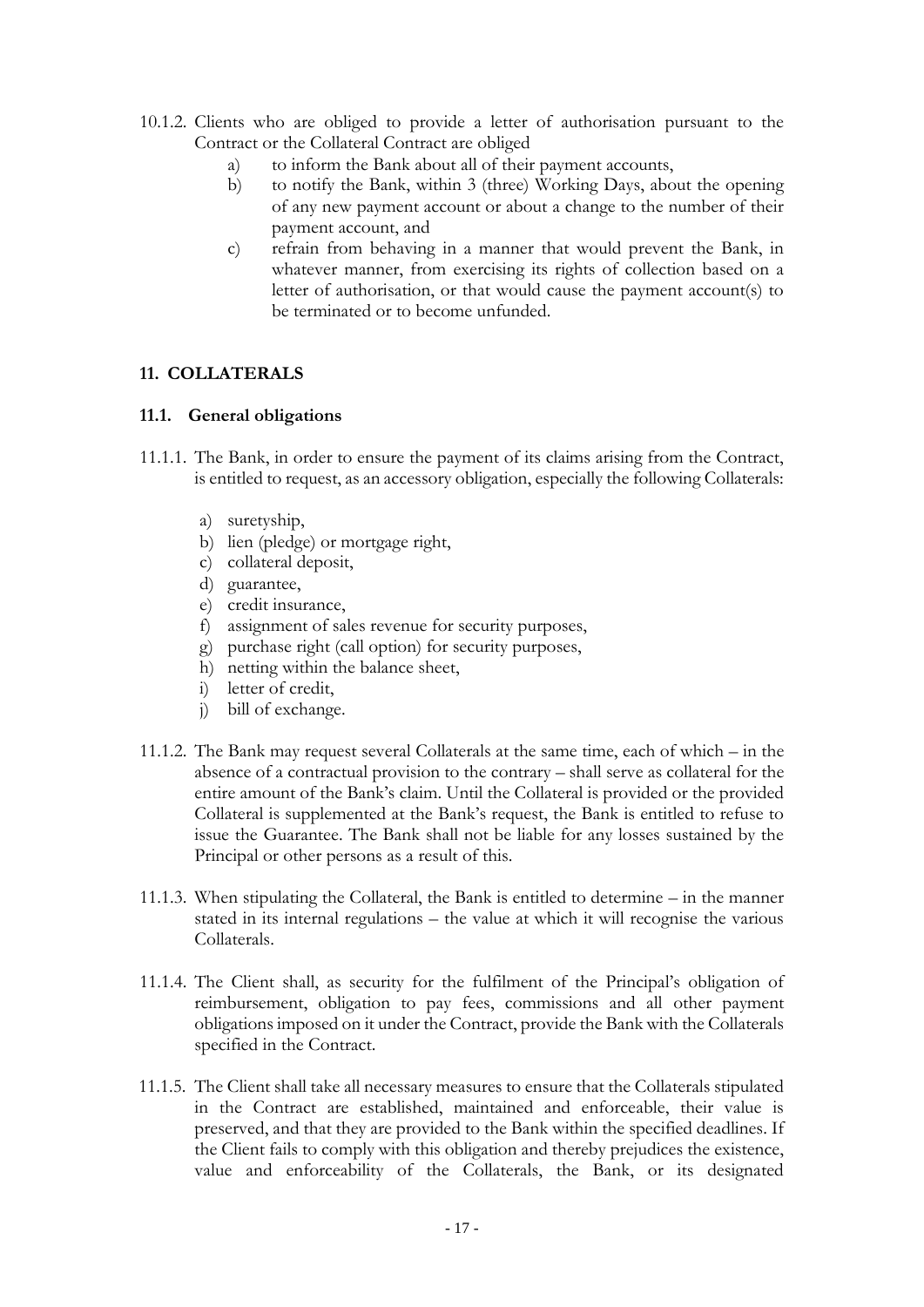representative, shall be entitled to act directly on the Client's behalf and at its expense or to initiate the necessary authority or court proceedings.

- 11.1.6. The Client shall use, handle, operate, and appropriately safeguard and maintain the assets constituting the objects of the Collateral in a condition suitable for their appropriate use, and it shall fulfill all its obligations stipulated by law in this respect.
- 11.1.7. Where the Contract and/or the Collateral Contract prohibit alienation and encumbrance, the Client shall maintain its title to the assets serving as the objects of the Collateral; it shall only be entitled to alienate or encumber them subject to the Bank's prior written approval.
- 11.1.8. The Client shall be obliged to maintain the assets in the required value, to ensure that they are enforceable, and it shall enforce the claims, when they become due for payment, ensuring that the payments are executed in compliance with the provisions of the related Collateral Contract.
- 11.1.9. The Client shall insure the movable and real estate assets serving as the objects of the Collateral for all risks and for their full value, at an insurance company and under conditions acceptable to the Bank, and shall maintain the insurance until all its obligations under the Contract have been met in full. Unless otherwise provided by the Contract or the Collateral Contract, in respect of the insurance contract the Client shall, at the Bank's discretion, either establish in favour of the Bank a mortgage right on the claim outstanding from the insurance company, or assign the claim to the Bank, and it shall indicate the Bank as the beneficiary in the insurance policy, and shall inform the Bank about this by presenting the appropriate documents. The Client shall, within eight days after the payment of each due premium – starting from the conclusion of the insurance contract and throughout the term of the Contract – prove to the Bank with a document that it has paid the insurance premium in an appropriate manner. The Bank may entrust the determination of the insurance conditions and the task of verifying the existence of the insurance and the payment of premiums to an expert company designated by it.
- 11.1.10.The Client may not amend or terminate the insurance contract without the prior written consent of the Bank. The Bank is entitled to use the insurance money (indemnity) transferred by the insurer to reduce the Principal's debt before the due date (maturity) of its claim, if the Client does not replace or repair the lost, destroyed or damaged asset. The portion of the indemnity in excess of the Bank's claims shall be due to the Client.
- 11.1.11.The Client acknowledges that the obligation to provide additional security, which is acceptable to the Bank, arises if
	- a) the Collateral provided at the time of contract conclusion is destroyed, lost or damaged,
	- b) the Bank is of the opinion that a significant loss in the value of the Collateral relative to the debt outstanding has occurred, based also on any change in the exchange rate,
	- c) the value of the cash, securities and/or other financial instrument serving as Collateral falls,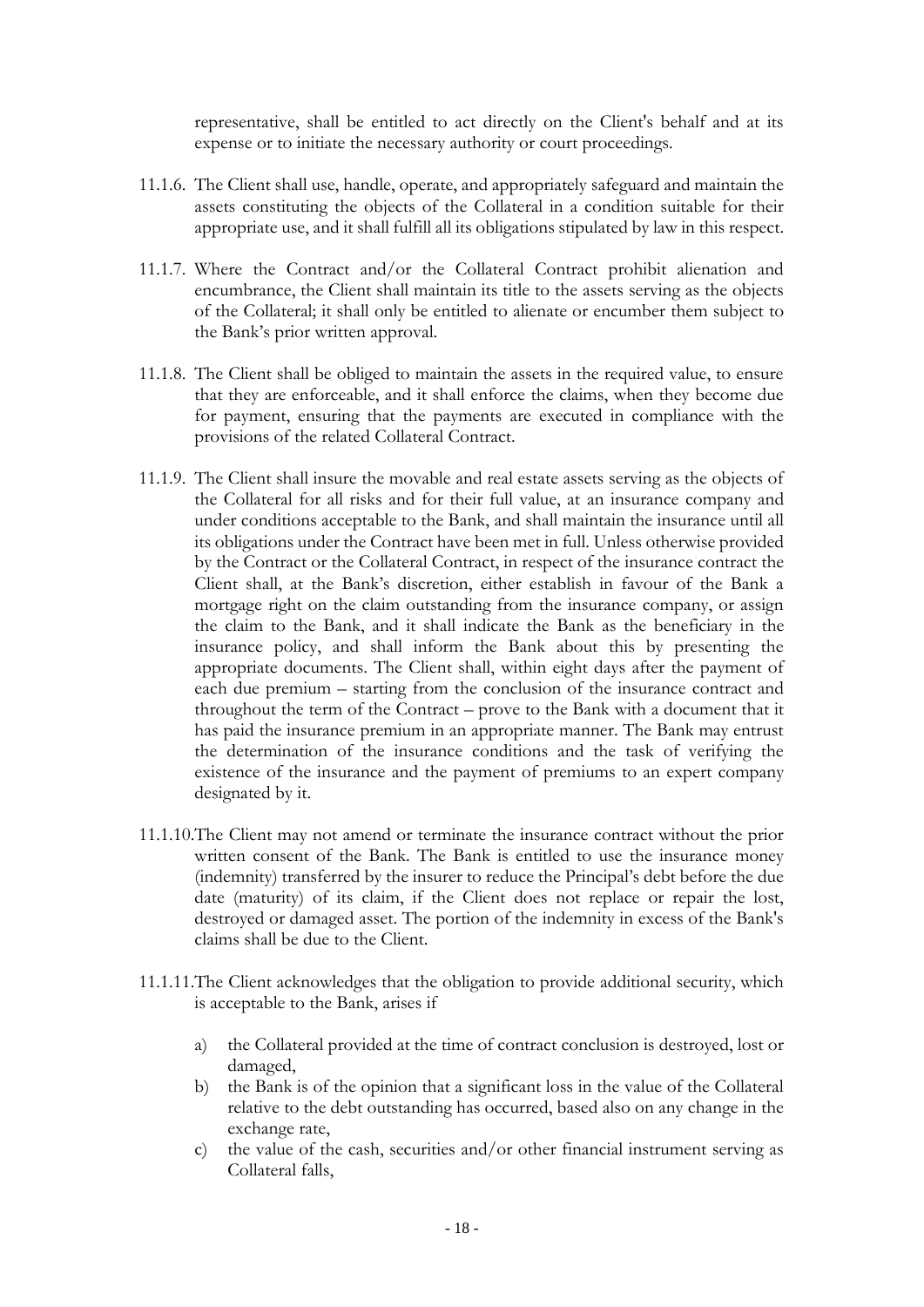- d) the Bank is of the opinion that there has been a significant deterioration in the Client's management or financial position,
- e) the Contract or Collateral Contract requires it,
- f) the Collateral Provider subject to the ARE Act participates in the debt settlement proceedings as a debtor, co-debtor or other obligor, and further, if it makes a declaration in accordance with Section 10 (1) (d) of the ARE Act as another obligor during the proceeding.
- 11.1.12.The Client shall immediately inform the Bank about any such circumstances as have a negative impact on the value or enforceability of the Collaterals, as well as about any changes that have occurred in the Collaterals. The Client shall replace any assets that have been specified by type and quantity but that have in the meantime been used up or sold, in accordance with the provisions of the Contract and/or the Collateral Contract. The Bank, or an expert commissioned by it, is also entitled to conduct an on-site check to determine whether the Collateral provides adequate coverage for its claims.
- 11.1.13.If the Principal does not perform at the due date, the Bank shall be entitled to exercise its right to foreclosure in respect of any Collateral.

#### <span id="page-18-0"></span>**11.2. Enforcement of Collaterals**

- 11.2.1. The Bank may, after its right to foreclosure has become exercisable, in order to enforce its due claim against the Principal, exercise the rights defined in the Contract or in the individual Collateral Contracts and in the statutory provisions related to the collaterals concerned.
- 11.2.2. If the exercising of a right or the enforcing of a claim in connection with a Collateral falls due during the term of the Collateral Contract, the Bank shall be entitled to enforce the claim, and thus in particular to redeem any bonds or shares, their interest or dividend coupons and/or mortgage notes, and to enforce any receivables that have been pledged in its favour.
- 11.2.3. If a claim is secured by more than one Collateral, all the Collaterals shall serve as security for the full claim, and the Bank may, within the avenues provided it under the law, decide at its own discretion whether or not to enforce its right to satisfaction from the Collaterals, which of these rights to enforce, and in what order to enforce them.
- 11.2.4. Pledges shall be enforced, at the Bank's discretion, through judicial foreclosure or outside of judicial foreclosure (sale of the pledge object by the Bank, acquisition of ownership of the pledge object by the Bank, or enforcement of the pledged right or claim). Enforcement of pledges outside of judicial foreclosure is regulated by the provisions of the Ptk. The Bank, as pledgee, may switch from one chosen method of enforcing the right of satisfaction to another.
- 11.2.5. In the case of a collateral deposit, the Bank may satisfy its claim directly from the Collateral.
- 11.2.6. The Bank shall always settle accounts with the Client in a comprehensive manner with regard to the costs and revenues related to the Collaterals.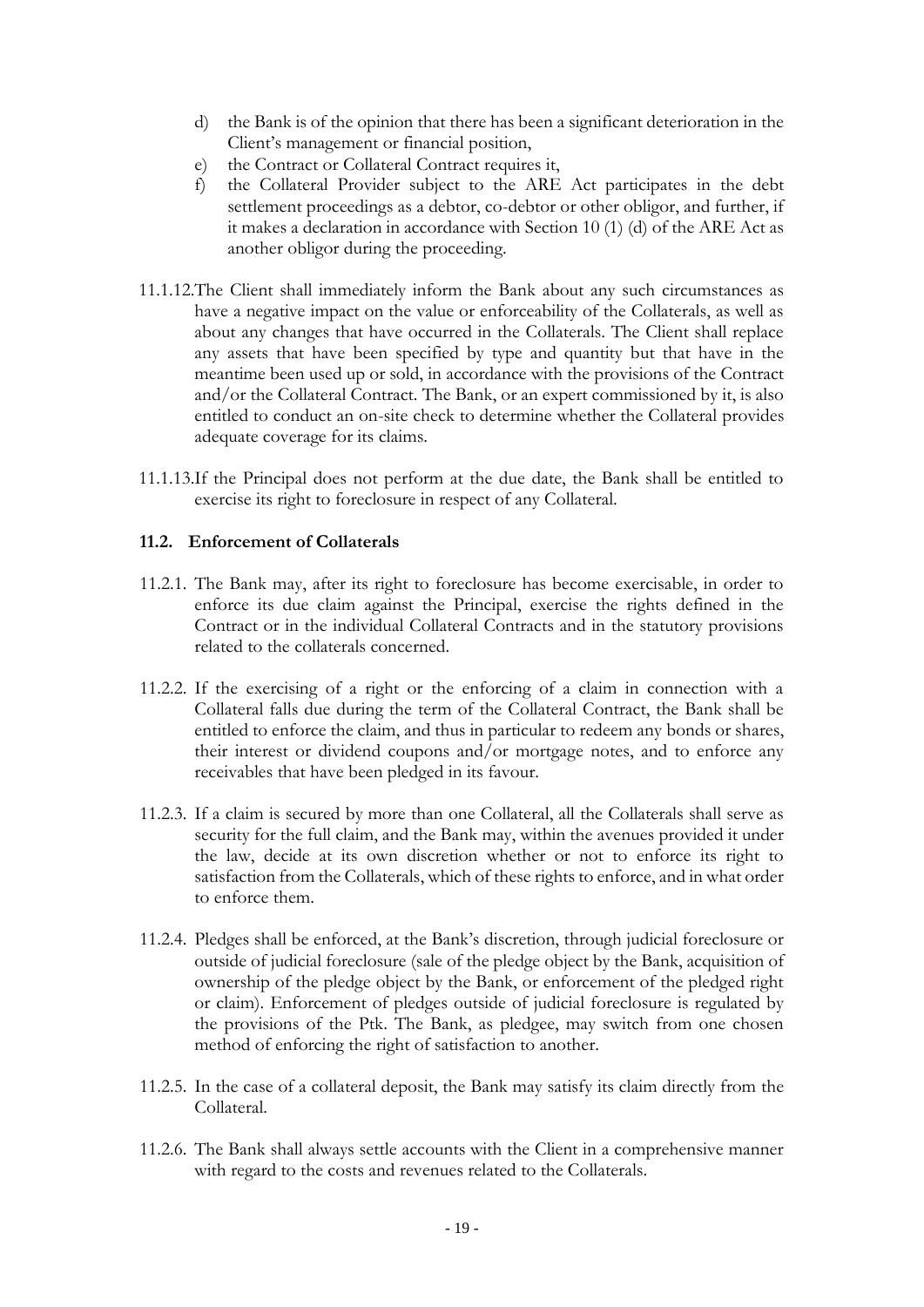11.2.7. The Bank is entitled to set off its debts to the Principal against its claims from the Principal.

# <span id="page-19-0"></span>**12 REPRESENTATIONS**

## <span id="page-19-1"></span>**12.1. The Client's warranty**

In order for the Bank to issue a Guarantee for the Beneficiary specified by the Client, the Client makes the representations listed in this section 12 and acknowledges that the Bank is entering into the Contract and the Collateral Contracts on the assumption that the following representations are correct and true.

In the case of a Guarantee Line Agreement, when submitting an application request for inclusion in the Guarantee Line, it shall be assumed that the Client has repeated the following representations and has declared that these representations are true at the time of presenting the Demand as well and will remain true until the Bank has or may have claims outstanding against the Principal based on the Guarantee Line Agreement.

# <span id="page-19-2"></span>**12.2. Legal status**

The Client – with the exception of natural persons and Sovereign and Sub-sovereign Clients – is a Business Entity validly established and registered in accordance with its personal law, which has the legal capacity to carry on its business activity and all the requisite official permits for doing so.

#### <span id="page-19-3"></span>**12.3. Rights and authorisations**

The Client has all the rights and authorisations necessary for signing the Contract and the Collateral Contract(s) and for performing its obligations and exercising its rights arising therefrom.

#### <span id="page-19-4"></span>**12.4. Binding obligations, compliance with the law**

The Client's obligations assumed under the Contract and the Collateral Contract(s) are lawful, valid, binding, enforceable and executable. The signing of the Contract and the Collateral Contracts by the Client and the exercise of the rights and fulfilment of the obligations contained therein does not run counter to the law, the Client's deed of foundation, a court judgment or official decision or any agreement that is binding upon it.

#### <span id="page-19-5"></span>**12.5. Financial solvency**

The Client is not insolvent and no bankruptcy, dissolution, liquidation, compulsory strikeoff or winding up proceedings are in progress or have been instituted against it, or are otherwise threatening. Furthermore, the Collateral Provider subject to the ARE Act does not participate in any debt settlement proceedings under the ARE Act as a debtor, codebtor or other obligor, and does not make any declaration in accordance with Section 10 (1) (d) of the ARE Act.

#### <span id="page-19-6"></span>**12.6. No event of default in the case of a Guarantee Line Agreement**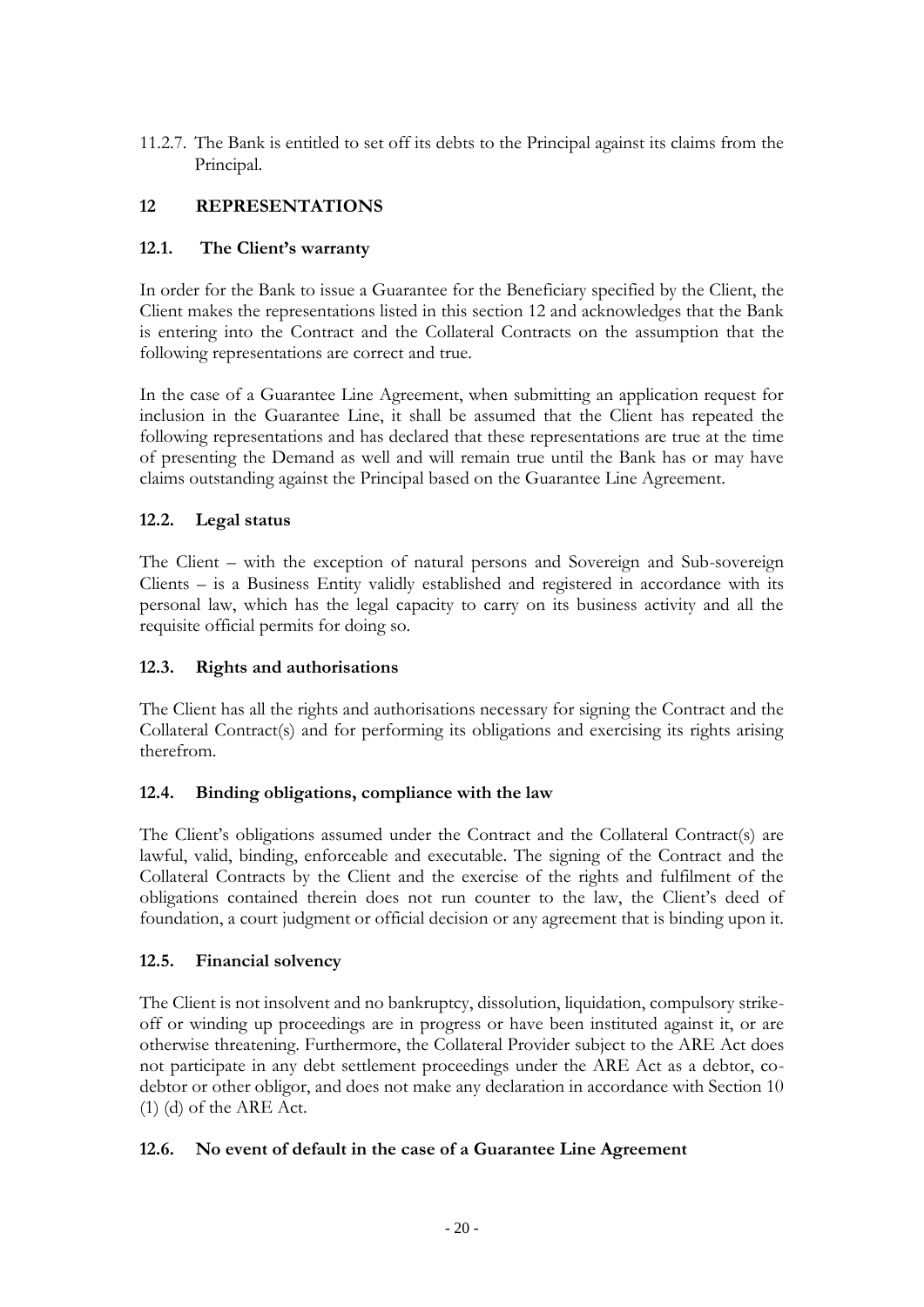In the case of a Guarantee Line Agreement, none of the events of default defined in section 14 of these GTC or in the Guarantee Line Agreement are present or threatening or will result from the conclusion of the Guarantee Line Agreement or the Collateral Contract(s) or the performance of the provisions set out therein.

# <span id="page-20-0"></span>**12.7. Information**

Unless otherwise stated in a written declaration submitted to the Bank:

- (a) the financial report submitted to the Bank and all other information provided in relation to the Contract and the related Collateral Contracts are true, complete and accurate;
- (b) since the handover of the information specified in point a), no significant adverse changes have occurred in the Client's business operation, assets or financial situation;
- (c) since the handover of the information related to the Collaterals, no such changes have occurred to the value, marketability or legal status of the Collateral as would have a detrimental impact on the Bank's rights related to the collateral or on the enforceability of such rights.

# <span id="page-20-1"></span>**12.8. No proceedings**

The Client has not committed any violation of the law, and no such court or arbitration or other similar litigious or non-litigious official or other proceedings or investigations are in progress or have been initiated against it or are threatening as would have a detrimental impact on the Bank's ability to fulfil its payment and other obligations set out in the Contract, in the Collateral Contract or in these GTC.

# <span id="page-20-2"></span>**12.9. Taxation**

- (a) The Client has no overdue Tax Debt.
- (b) In relation to Tax Debt, no claims enforcement proceedings have been, or may reasonably be expected to be, instituted against the Client.

# <span id="page-20-3"></span>**12.10. Encumbrance and financial commitments**

- (a) Apart from the Collaterals established in favour of the Bank and the encumbrances approved by the Bank, there is no security interest or other encumbrance on the Principal's assets.
- (b) Apart from the obligations acknowledged by the Bank or that are expressly approved in the Contract, the Principal has no debts to the Bank or other financial institutions, and furthermore, it has no obligations arising from other transactions deemed financial commitments, except for advance payments or deferred payments applied for periods not exceeding 90 (ninety) calendar days with regard to the supply of goods or services within the scope of the ordinary course of business.

# <span id="page-20-4"></span>**12.11. No breach of contract**

12.11.1.No breach of contract exists or is otherwise threatening, and neither the conclusion of the Contract, the Collateral Contract(s) nor the issue of the guarantee will result in a breach of contract.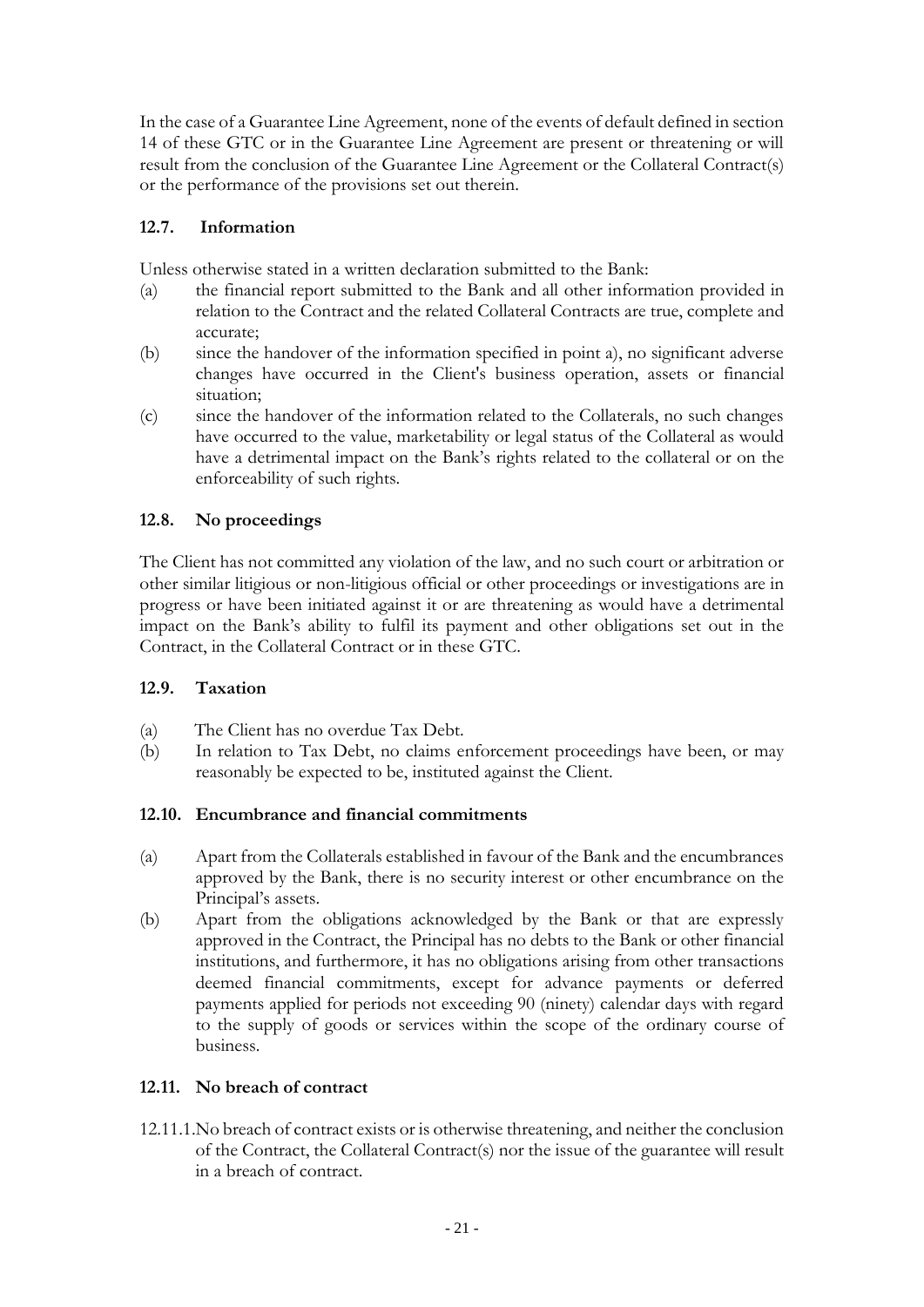12.11.2.The Principal is not in breach of contract in respect of any such contract concluded by it where the resulting claims of such would endanger the payment obligation of the Principal.

# <span id="page-21-0"></span>**13. COMMITMENTS**

The Client – in addition to accepting the obligations stipulated in the Contract, the Collateral Contracts and the Business Regulations – undertakes a commitment to comply with the following requirements.

# <span id="page-21-1"></span>**13.1. Compliance with the Contract, Collateral Contract and the law**

- (a) The Client shall fully comply with all substantial statutory provisions applicable to it and with its contractual obligations.
- (b) The Client shall, within the stipulated deadline, repay all its public debts and fulfil all other payment obligations.
- (c) The Principal shall, without delay, acquire all the permits, approvals and consents and make all the reports necessary for the performance of its activity and for the fulfilment of its obligations; it shall continually comply with the conditions prescribed in them, and shall ensure they remain valid until all its payment obligations towards the Bank have ceased.

## <span id="page-21-2"></span>**13.2. Regular business activity**

- (a) The Principal shall perform its business activity without any substantial change.
- (b) The Principal shall use and utilise its assets in compliance with the regular business activity.
- (c) The Principal shall enter into business agreements only on market terms and on an arm's length basis.

# <span id="page-21-3"></span>**13.3. Property insurance**

The Principal shall, to the extent and in the manner customary at companies performing similar business activities, in order to cover any risks related to its business operation, its assets and, in the case of financing of a foreign trade contract, to the goods to be delivered, maintain a property insurance contract with a reputable insurance company accepted by the Bank; it shall pay the insurance premiums when due, and it shall provide the Bank with evidence of such payment within 8 (eight) calendar days following each due date.

#### <span id="page-21-4"></span>**13.4. Indemnification, penalty**

- 13.4.1. The Client shall in addition to any other consequences defined in the Contract, the Collateral Contract, the GTC and the legal provisions – bear full liability for any damages caused to the Bank resulting from the breach of its obligations.
- 13.4.2. In the event that the Client fails to fulfil any of its obligations to provide information as stipulated in these GTC, the Contract or the Collateral Contract, and it also fails to remedy such default within 15 (fifteen) days from the receipt of the Bank's related notice, the Bank may charge a penalty for late performance in the amount of HUF 100,000 (a hundred thousand forints) from the expiry of the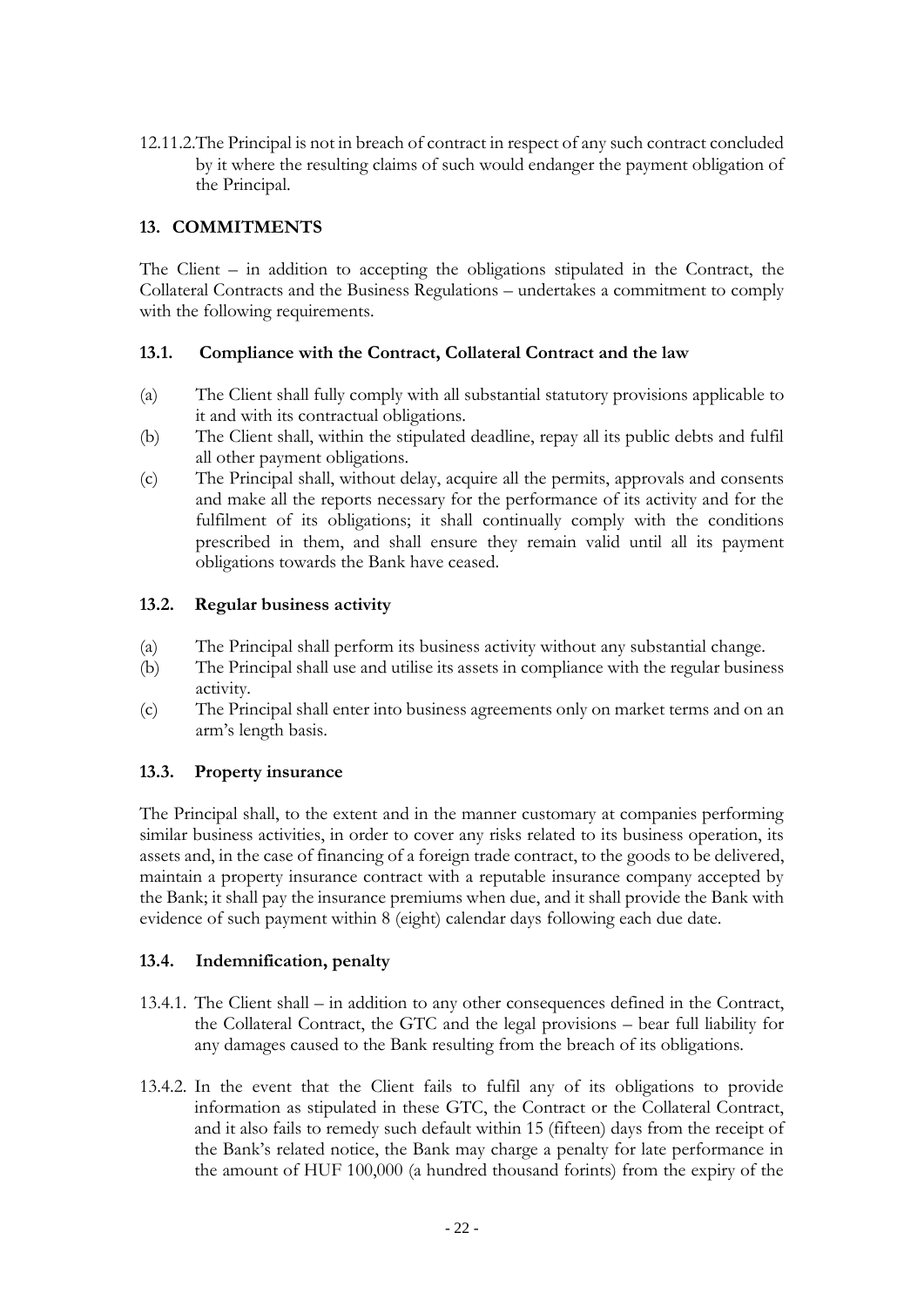deadline until the day of fulfilment of the obligation to provide information (assuming 30-day months). Payment of the penalty for late performance does not exempt the Client from fulfilling its reporting obligation. In addition to the penalty, the Bank may enforce damages in excess of the penalty.

13.4.3. If the Principal breaches its obligation of reporting or co-operation during the process of assessing the application related to the assumption of the Guarantee or of the drafting or signing of the Contract, as a result of which the Contract is not signed and the Guarantee thereunder is not issued, it shall be fully liable for any damage caused to the Bank as a consequence of the failure of the transaction resulting from the breach of its obligations.

# <span id="page-22-0"></span>**14. TERMINATION OF THE GUARANTEE LINE AGREEMENT**

- 14.1. The Bank shall be entitled to terminate the Contract in the event of the occurrence of the events of default specified in this section, the Business Regulations or the Contract:
	- a) any of the cases specified in Paragraph (4) of Section 6:382 of the Ptk. and/or Section 6:387 of the Ptk. occurs;
	- b) the representations set out in the GTC are not true;
	- c) the Client breaches any of its obligations assumed in the Contract and in the GTC;
	- d) the Principal commits a material breach of a contract concluded with the Bank or any other financial institution (cross default);
	- e) the Client fails to fulfil the obligation to provide additional security at the request of the Bank;
	- f) a material adverse change has occurred in the Principal's circumstances, and the Principal fails to provide adequate Collateral despite being requested to do so;
	- g) the Client misled the Bank by stating untrue facts, concealing data or in any other way, if this had an impact on the conclusion or the content of the Contract;
	- h) the Principal impedes an investigation relating to its insolvency, to the collateral coverage or security of the Loan, or to the implementation of the purpose of the Loan – in spite of a warning – including such case in which it breaches a data-provision obligation undertaken in the Contract or stipulated by law;
	- i) the Principal fails, despite the Bank's written notice, to fulfil any one or more of its payment obligations that have become due under the Contract by the deadline specified in the notice;
	- j) in relation to the conclusion of the Contract, a well-founded suspicion has arisen that an Act of Corruption has been committed in connection with the transaction serving as the basis for assuming the Guarantee, if this results in a criminal procedure. The Client hereby waives its right to enforce any claims against the Bank in such case where the Bank terminates the Contract with reference to causes defined in this section.
	- k) bankruptcy, liquidation, legality supervisory proceedings, special legality supervisory proceedings, compulsory strike-off, liquidation or enforcement proceedings have been initiated against the Client;
	- l) the Collateral Provider subject to the ARE Act participates in the debt settlement proceedings as a debtor, co-debtor or other obligor, and further, if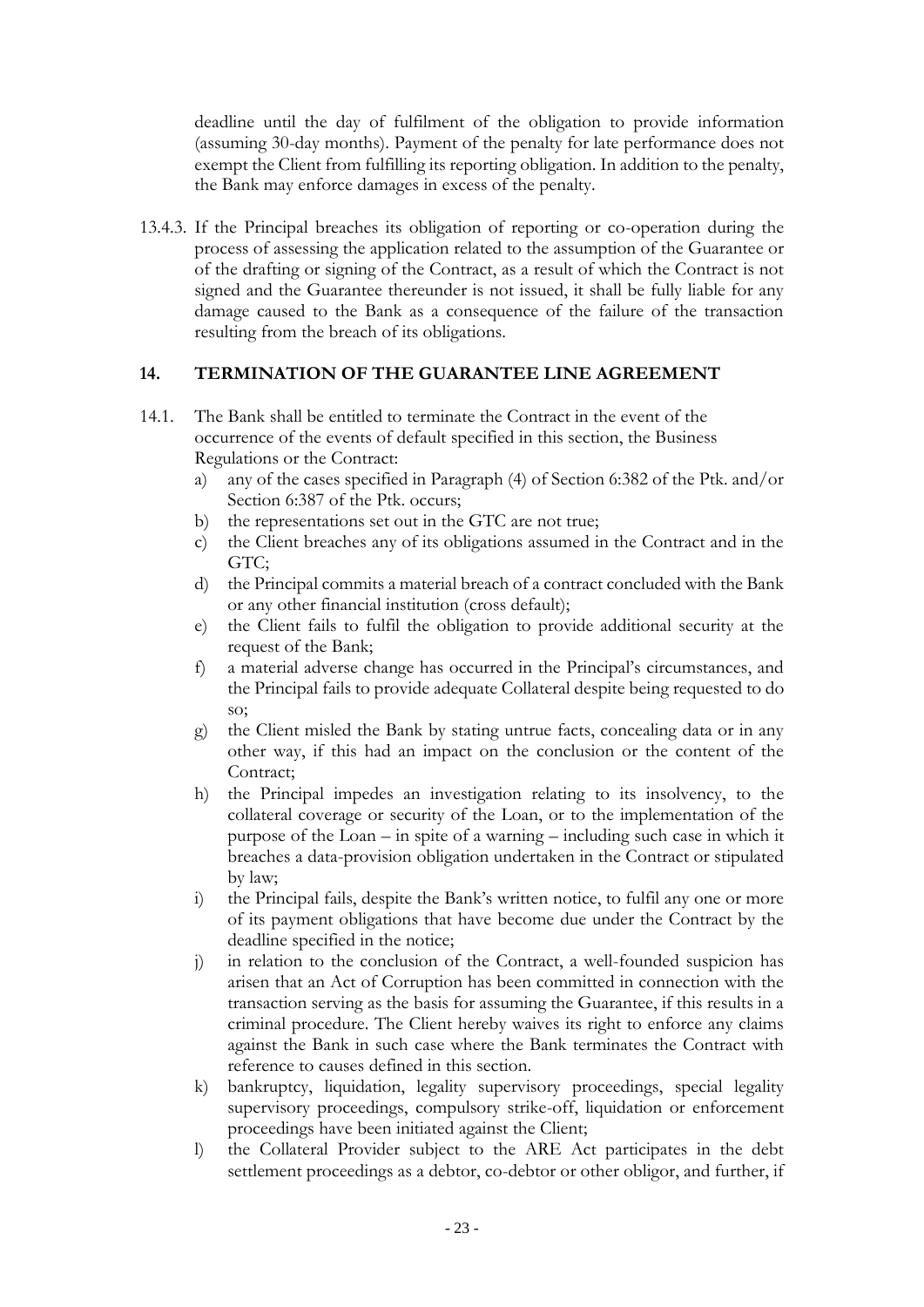it makes a declaration in accordance with Section 10 (1) (d) of the ARE Act as another obligor during the proceeding.

- m) the Client fails to fulfil its obligation to preserve, insure, pay premiums on, top up or disclose material circumstances related to the stipulated Collateral.
- 14.2. If the Bank terminates the Guarantee Line Agreement, and the Bank may still have payment obligation as a result from enforcing Guarantees issued under the Guarantee Line Agreement, the Bank shall be entitled to request additional collateral securing the payment obligations arising from the Guarantees in full.

## <span id="page-23-0"></span>**15 OTHER TERMS**

#### <span id="page-23-1"></span>**15.1. Definitive evidence**

- 15.1.1. The Bank's business books shall be the primary basis for determining the Principal's outstanding debts under the Contract.
- 15.1.2. The Bank may, in order to provide evidence of its claims outstanding from the Principal under the Contract, request the preparation of a certificate of the facts comprised in a notarised deed, based on the Principal's accounts managed at any financial institution and on the Bank's related documentary records, which the Bank may also use in any possible claims enforcement proceedings.

#### <span id="page-23-2"></span>**15.2. Payments**

- 15.2.1. The Principal is obliged to pay its debts outstanding under the Contract (amount drawn down based on the guarantee, default interest, guarantee fee, passed on commission, other debt) when they become due. If the due date of any amount payable under this Contract is not a Working Day, then the due date shall be the next Working Day.
- 15.2.2. The Principal shall fulfil its payment obligation by transfer to the Bank's account.
- 15.2.3. The Principal's payment obligation shall be considered fulfilled on the value date of crediting on the Bank's account, or, if the Bank is notified about the crediting after the value date, on the banking day following the date of such notification, or, in the case of conversion, on the 2nd (second) value date following the date of notification regarding the crediting. If crediting is executed on the Bank's account with a retrospective value date, then the payment obligation shall be deemed fulfilled on the date of notification regarding the crediting.

#### <span id="page-23-3"></span>**15.3. Transfer of contract**

- 15.3.1. The Contract shall be binding upon the Parties and their legal successors.
- 15.3.2. The Client may not assign or transfer its rights or obligations under the Contract or the Collateral Contract, the claims arising from these contracts or its contractual position without the Bank's prior written consent.
- 15.3.3. The Bank may without the Client's authorisation assign or transfer its claims and rights arising from the Contract or the Collateral Contract to a third party, or